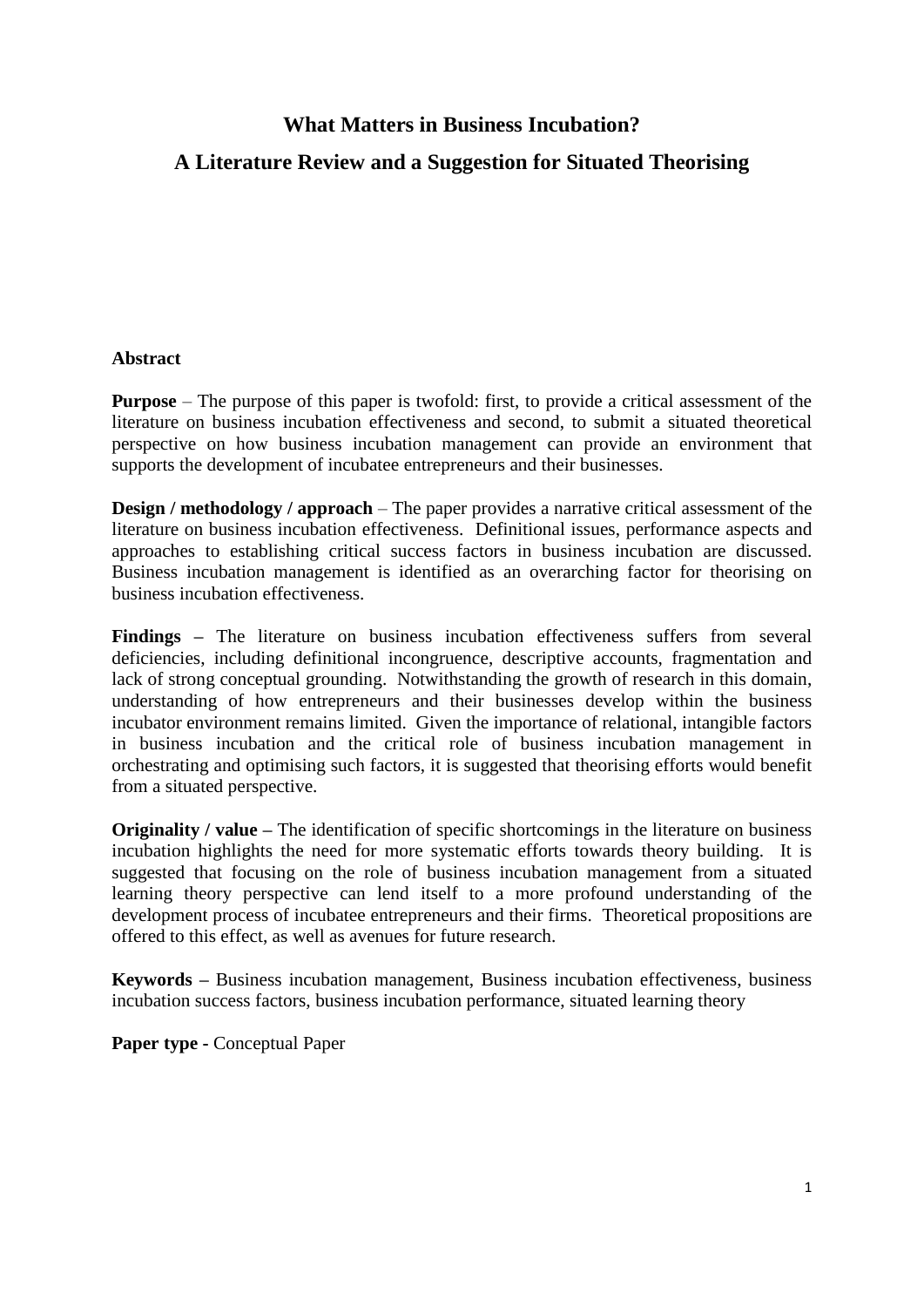# **Introduction**

Small businesses are fundamentally important to innovation, productivity, competition and employment generation, as well as social cohesion (Birch, 1979; Storey, 1994; Timmons, 1994; Roure, 1997; Jack and Anderson, 1999; URS, 2010; BIS, 2012). Consequently, the last 30 years have seen a shift in entrepreneurship development policy from the periphery to centre-stage (Sondakh and Rajah, 2006; EC, 2010; Lewis et al., 2011). Within this context, business incubation has been used as an entrepreneurship development policy instrument to increase the pool of new firms and deal with their needs in the early, vulnerable stage of their existence (Grimaldi and Grandi, 2005; McAdam and Marlow, 2007; Dee et al., 2011; UKBI, 2012). In essence, the concept of business incubation refers to a concerted, systematic effort to nurture new firms in the early-stage of their activity in a controlled environment. As a dynamic process, it offers a combination of infrastructure, development-support processes and expertise needed to safeguard against failure and steer incubatee firms into a growth path.(Tötterman and Sten, 2005; NESTA, 2008; UKBI, 2012).

Since the first business incubator, the Batavia Industrial Centre in New York in 1959, the concept and its manifestation into physical infrastructure rapidly took root in America and then around the world. Its international appeal has been fuelled by a number of studies that indicated the potential of business incubation as a vehicle for economic development (Smilor and Gill, 1986; Lumpkin and Ireland, 1988; Campbell, 1989; Bearse, 1993; NBIA, 1996; OECD, 1999; Lee and Osteryoung, 2004; Peters et al., 2004; Bergek and Norrman, 2008; URS, 2010; UKBI, 2012). However, despite this surge of interest in academic and policy making circles in many developed and developing countries, there is still no consensus over what business incubation is, or should be, and which factors contribute to successful business incubation. Moreover, the extent to which business incubation adds value has been questioned (Rouach et al., 2010; Lewis et al., 2011; Bruneel et al., 2012).

The aim of this paper is twofold. First, to critically assess the extant literature on business incubation effectiveness and second, to suggest a situated theoretical perspective on how business incubation management can provide an environment that supports the development of incubatee entrepreneurs and their firms. The paper is structured in four sections. Following this introduction, the second section discusses definitional issues surrounding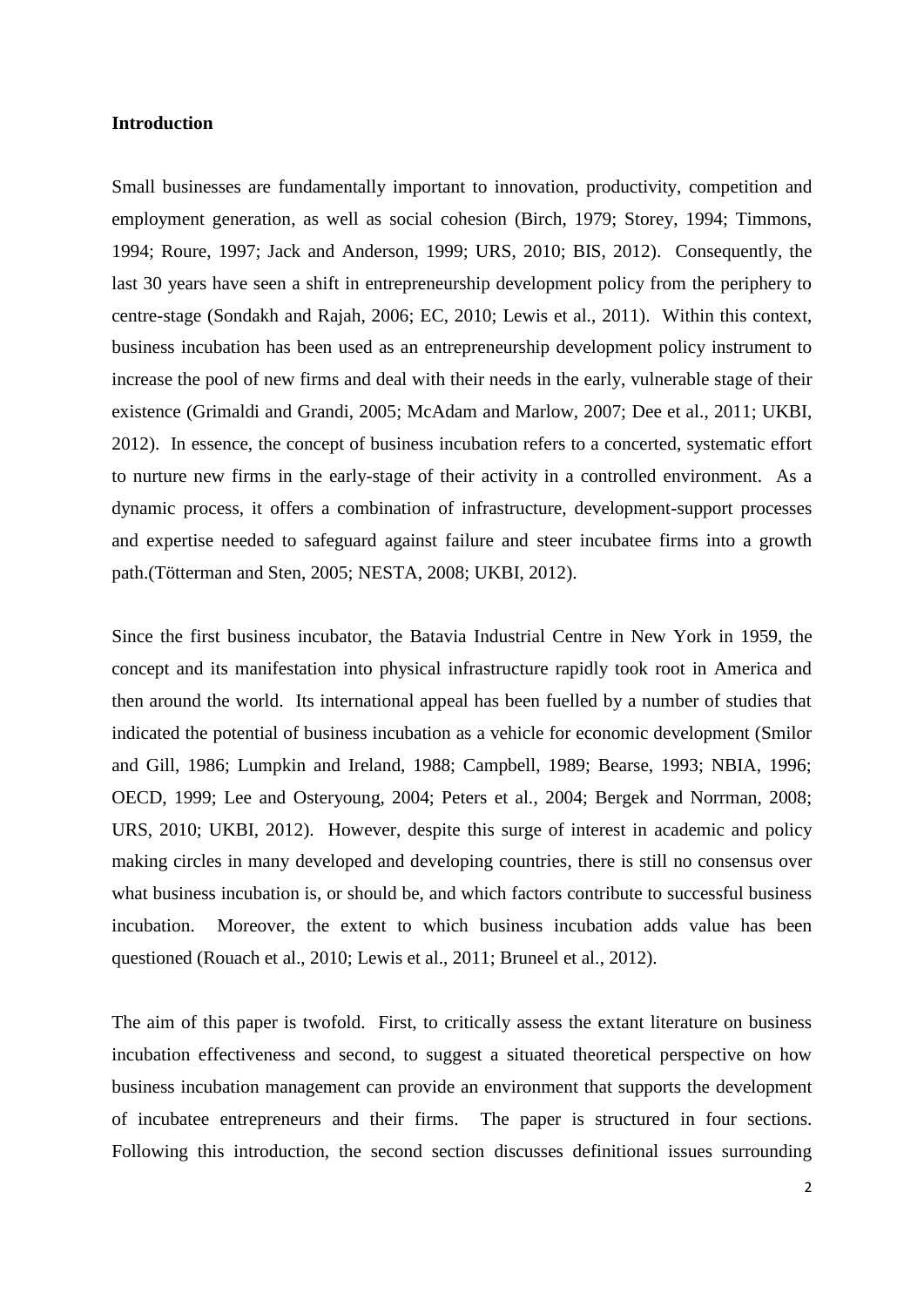business incubation and business incubation effectiveness, as well as the implications of the way that these concepts are defined. Moreover, it delineates the factors that have been identified as crucial for successful business incubation and the challenges relating to this exercise. Drawing on the identification of business incubation management as an overarching success factor, the third section submits a theoretical perspective on business incubation management, incubatee entrepreneurial development, and firm growth. The final, section concludes the paper and offers avenues for future research

### **Business Incubation and Effectiveness**

#### *Defining Business Incubation*

Considering the literature on business incubation, it can be broadly classified into two domains: academic-based and industry-based. Scholars have primarily focused on the evolution of incubation and/or on a specific element of the process (e.g. Tötterman and Sten, 2005; Hughes et al., 2007; Ascigil and Magner, 2009). Incubator associations like UK Business Incubation (UKBI) and the National Business Incubation Association (NBIA), as well as various consultancy firms have centred their attention on incubators and the positive impact they have on new start-ups and on the economic environment, through evaluation studies and identification of best practice (Dee et al., 2011). Nonetheless, there is still no universally accepted definition of business incubation and incubator Table 1 below displays in chronological order commonly adopted definitions of business incubation/incubator in the literature.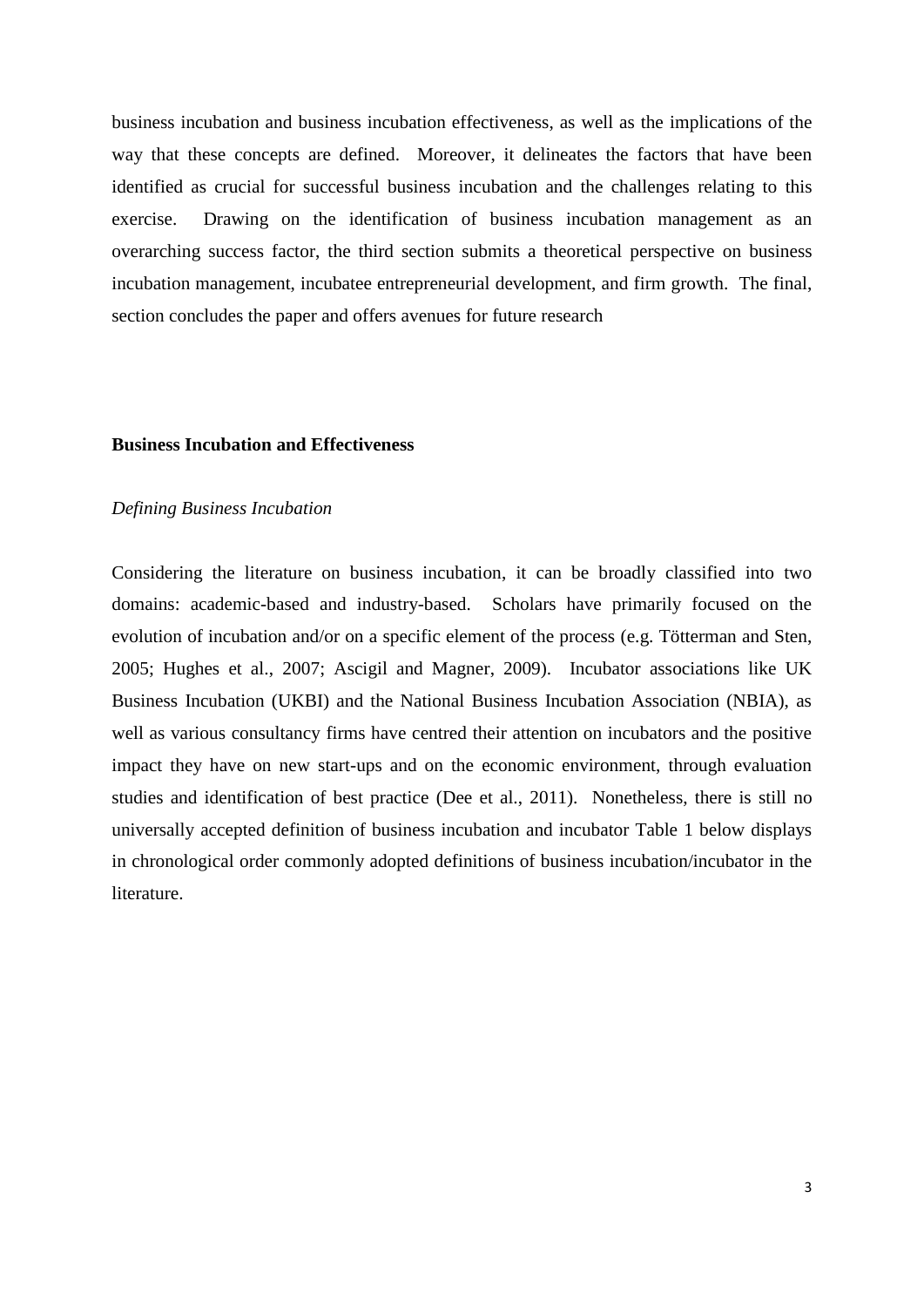| Author(s)                                                                               | <b>Definition</b>                                                                                                                                                                                                                                                                                                                                                                                                                                                                                                                                                                                                                                                                                              |
|-----------------------------------------------------------------------------------------|----------------------------------------------------------------------------------------------------------------------------------------------------------------------------------------------------------------------------------------------------------------------------------------------------------------------------------------------------------------------------------------------------------------------------------------------------------------------------------------------------------------------------------------------------------------------------------------------------------------------------------------------------------------------------------------------------------------|
| Plosila and Allen<br>(1985)                                                             | "A small business incubator is a facility which promotes the early stage<br>development of a for-profit enterprise."                                                                                                                                                                                                                                                                                                                                                                                                                                                                                                                                                                                           |
| Allen and Rahman<br>(1985:12)                                                           | "A small business incubator is a facility that aids the early-stage growth of<br>companies by providing rental space, shared office services, and business consulting<br>assistance."                                                                                                                                                                                                                                                                                                                                                                                                                                                                                                                          |
| Albert (1986)                                                                           | "An enterprise incubator is a collective and temporary place for accommodating<br>companies which offer space, assistance and services suited to the needs of<br>companies being launched or recently founded."                                                                                                                                                                                                                                                                                                                                                                                                                                                                                                |
| Smilor and Gill<br>(1986)                                                               | "The business incubator seeks to effectively link talent, technology, capital, and<br>know-how in order to leverage entrepreneurial talent and to accelerate the<br>development of new companies."                                                                                                                                                                                                                                                                                                                                                                                                                                                                                                             |
| Allen and Bazan<br>(1990)                                                               | "An incubator is a network or organisation providing skills, knowledge and<br>motivation, real estate experience, provision of business and shared services."                                                                                                                                                                                                                                                                                                                                                                                                                                                                                                                                                  |
| Allen and<br>McCluskey (1990)                                                           | "An incubator is a facility that provides affordable space, shared office services and<br>business development assistance in an environment conducive to new venture<br>creation, survival and early stage growth."                                                                                                                                                                                                                                                                                                                                                                                                                                                                                            |
| <b>Hackett and Dilts</b><br>(2004:57)                                                   | "A business incubator is a shared office-space facility that seeks to provide its<br>incubatees (i.e. portfolio- or client or tenant companies) with a strategic value-<br>adding intervention system (i.e. business incubation) of monitoring and business<br>assistance."                                                                                                                                                                                                                                                                                                                                                                                                                                    |
| Hughes, Ireland and<br>Morgan (2007:<br>155)                                            | "A business incubator] is a facility that houses young, small firms to help them<br>develop quickly into competitive business."                                                                                                                                                                                                                                                                                                                                                                                                                                                                                                                                                                                |
| Eshun (2009: 156)                                                                       | "A business incubator is an environment formally designed to stimulate the growth<br>and development of new and early stage firms by improving their opportunities for<br>the acquisition of resources aimed at facilitating the development and<br>commercialisation of new products, new technologies and new business models.<br>Business incubation is also a social and managerial process aimed at supporting the<br>development and commercialisation of new products, new technologies and new<br>business models."                                                                                                                                                                                    |
| <b>UK Business</b><br>Incubation<br>UKBI (2009: 2)                                      | "Business incubation is a unique and highly flexible combination of business<br>development processes, infrastructure and people designed to nurture new and small<br>businesses by supporting them through the early stages of development and<br>change".                                                                                                                                                                                                                                                                                                                                                                                                                                                    |
| <b>American National</b><br><b>Business Incubation</b><br>Association<br>NBIA (2010: 1) | "A business incubator is a business support process that accelerates the successful<br>development of start-up and fledgling companies by providing entrepreneurs with an<br>array of targeted resources and services. These services are usually developed or<br>orchestrated by incubator management and offered both in the business incubator<br>and through its network of contacts. A business incubator's main goal is to produce<br>successful firms that will leave the programme financially viable and freestanding.<br>These incubator graduates have the potential to create jobs, revitalise<br>neighbourhoods, commercialise new technologies, and strengthen local and national<br>economies." |
| Entrepreneur<br>(2014:1)                                                                | 'Business Incubator is an organization designed to accelerate the growth and success<br>of entrepreneurial companies through an array of business support resources and<br>services that could include physical space, capital, coaching, common services, and<br>networking connections                                                                                                                                                                                                                                                                                                                                                                                                                       |

# **Table 1**: Commonly Adopted Definitions of Business Incubation/Incubator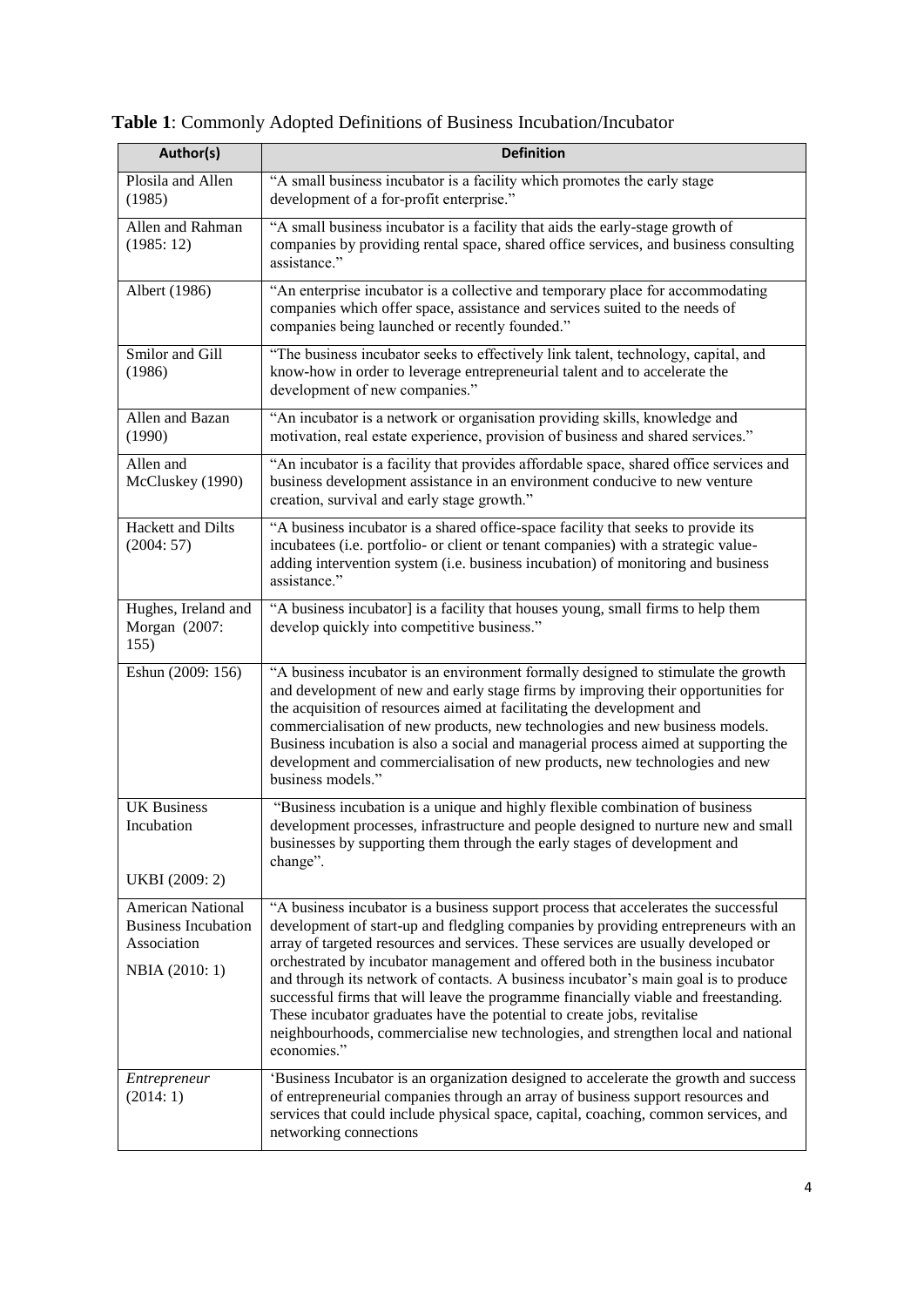Most studies consider business incubators as an entrepreneurship development tool for economic and social development; the underlying logic is that more successful start-ups would enhance innovation, job creation and social cohesion (Smilor and Gill, 1986; OECD, 1999; UKBI, 2009; Dee et al.*.,* 2011; Lewis et al., 2011). Regardless of any emphasis on economic or social performance, business incubators are set to provide incubatees with affordable office space and a variety of support services both in-house and through external affiliates. However, beyond this broad-level, rudimentary consensus on what a business incubator is about, there are certain perennial definitional issues concerning the notions of 'business incubation' and 'business incubators'.

First, there is an issue with terminology adaptation. This relates to "…the repeated adaptation of the original business incubator concept in order to fit varying local needs and conditions" (Kuratko and LaFollette, 1987: 53). A case in point is the treatment of the virtual incubator, or 'incubator without walls' ((Nowak and Grantham, 2000; van Tilburg et al.*,* 2002). Virtual incubation aims to deliver a range of support services (without a physical infrastructure) to incubatees who are located outside of an incubator. Although the goal is the same (i.e. to increase the likelihood of survival and growth of new firms), it does not provide entrepreneurs with physical infrastructure under a tenancy arrangement. Consequently, the notion of 'virtual incubator' has been challenged (Lewis, 2001).

Second, there is an issue with the multiplicity of the business incubation/incubator notion. This is illustrated by the interchangeable manner in which terms other than 'incubator' appear in the literature, but which nevertheless clearly refer to the same concept. These, include: 'research parks' (Danilov, 1971; Kang, 2004), 'enterprise centres' (Smilor, 1987), seedbeds' (Felsenstein, 1994), 'science parks', 'technopole' (Castells and Hall, 1994), (Gower and Harris, 1996; Gower et al., 1996; Westhead and Batstone, 1999; Ferguson and Olofsson, 2004; Hansson, 2007; Squicciarini, 2009), 'industrial parks' (Autio and Klofsten, 1998), 'innovation centres' (Smilor, 1987; Reid and Garnsey, 1997; UKBI, 2009), 'knowledge parks' (Bugliarello, 1998), 'business accelerator' (Barrow, 2001; UKBI, 2009), 'cold frames', 'hatcheries', 'hives', 'germinators', 'hubs', 'hot-desks', 'graduators', 'grow-on space', 'spokes', 'ideas labs', 'managed workspace', 'venture labs', 'business centres', 'fertilisators' (UKBI, 2009, 2012) and the 'networked incubator' (Hansen et al., 2000; Bøllingtoft and Ulhøi, 2005; McAdam and McAdam, 2006). Put another way, researchers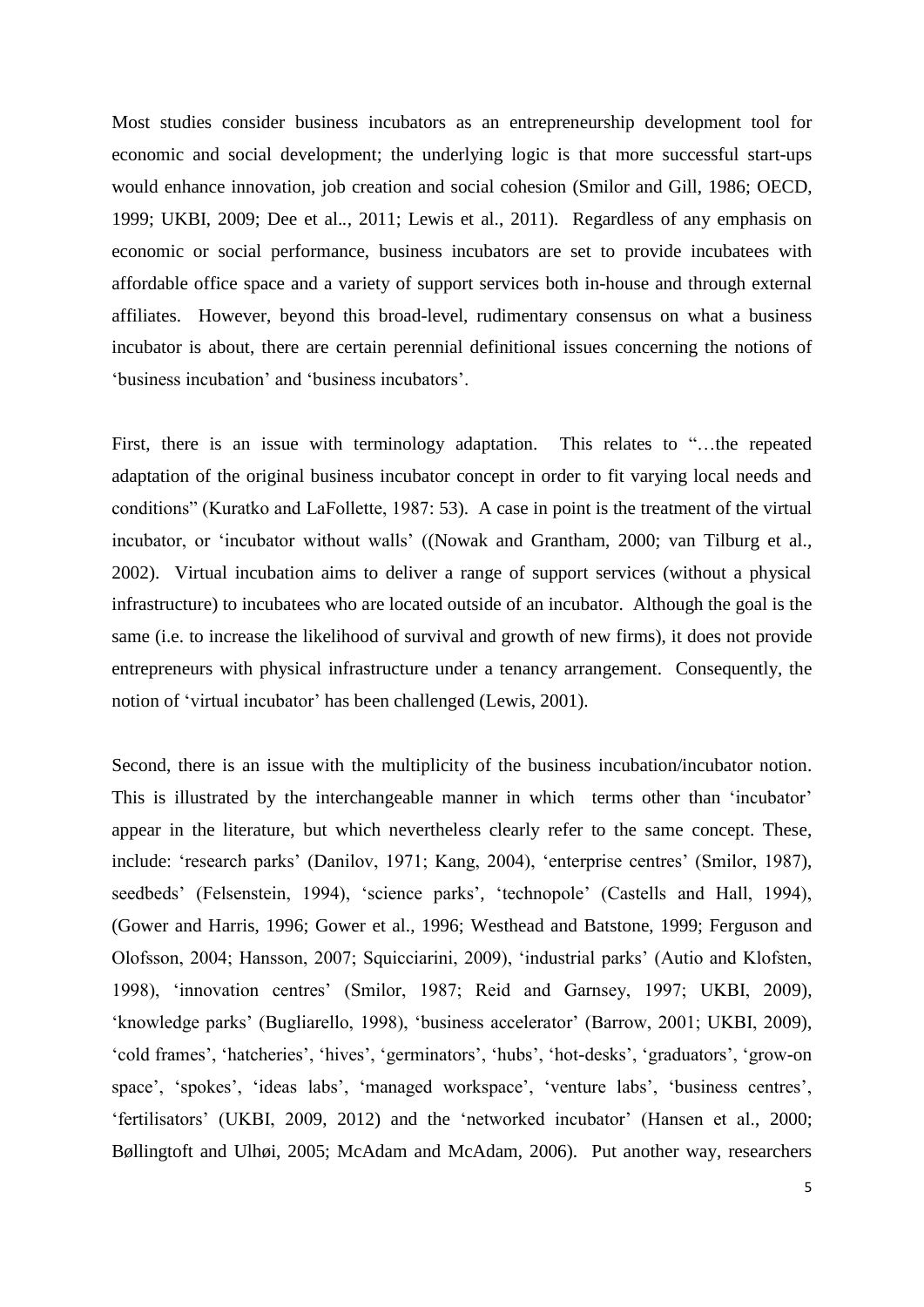have defined and referred to the term of business incubation/incubator over the years in many ways.

Finally, to make matters worse, the business incubation process is not precisely defined in many relevant studies. Hackett and Dilts (2004: 60) aptly refer to this as, "…[the] persistent tendency to not define the incubation process, or when defined to disagree on where and with whom the incubation process occurs". The above definitional issues often make it difficult to assess the business incubation industry's actual size in the UK and abroad, considering only genuine business incubators (as opposed to managed estates). Furthermore, such issues hinder generalisation of findings and theorising in the field of business incubation. Using typologies, such as the generational classifications (see for instance, Aerts et al., 2007; Bruneel, et al. 2012) ameliorates challenges relating to heterogeneity, but cannot solve the issue of definitional ambiguity entirely.



**Figure 1**: The Evolution of Business Incubators from first to third Generation

# *Assessing the Effectiveness of Business Incubation*

Researchers have used various indicators to assess the effectiveness of business incubation. For instance, Allen and McCluskey (1990) in their US study on 127 business incubators used three indicators: 'occupancy', 'jobs created' and 'firms graduated'. Phillips (2002), in line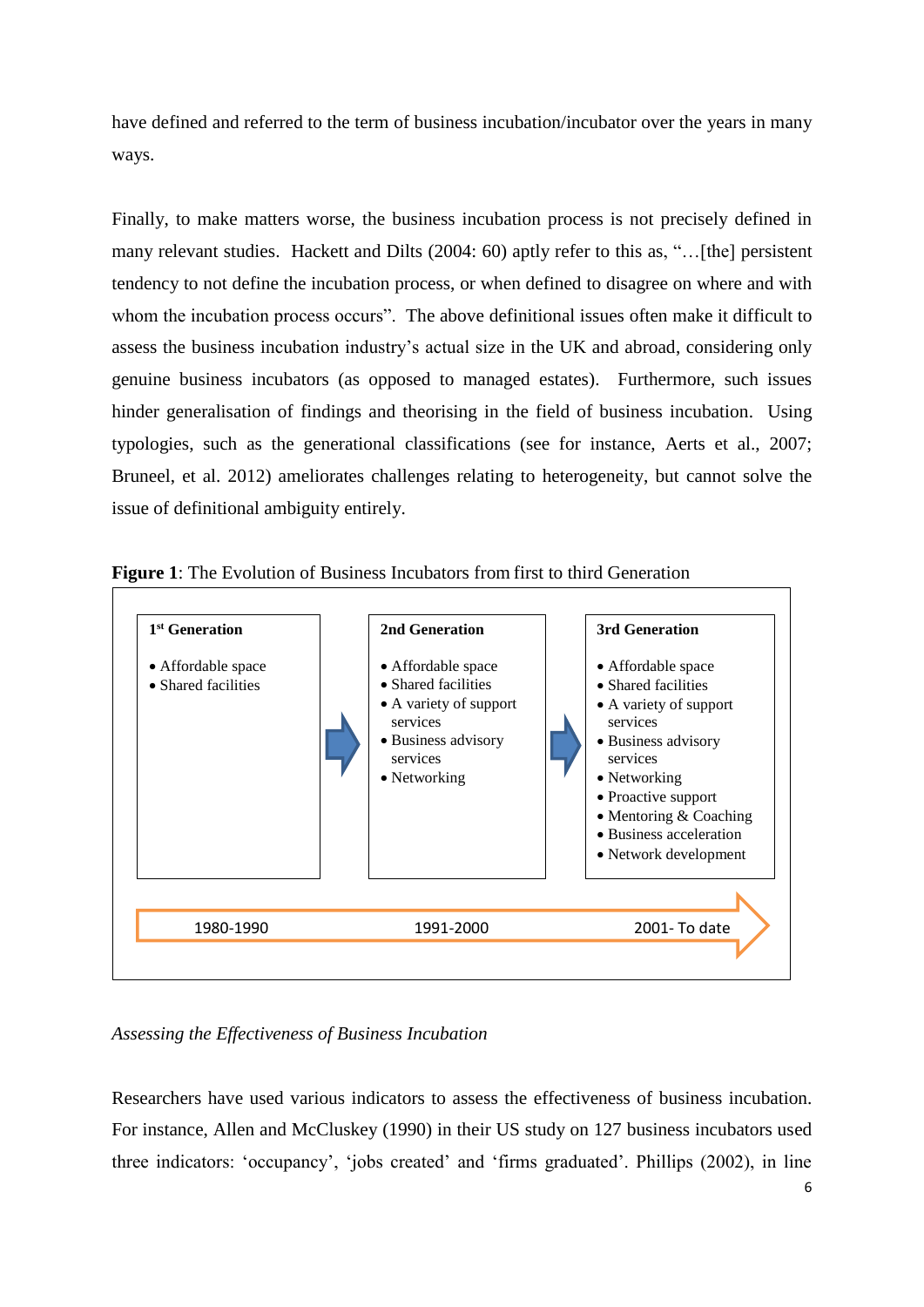with Allen and McCluskey (1990), adopted another three indicators. These were 'tenant revenue', 'number of patent applications per firm' and 'number of discontinued businesses'. Later, Chan and Lau (2005) adopted nine indicators these were 'advantages from pooling resources', 'sharing resources', 'consulting services', 'positive effects from a higher public image,' 'networking advantages', 'clustering effects', 'geographic proximity', 'cost subsidies' and 'funding support'. Much of the literature draws on such indicators. Table 2 below provides a snapshot of the main success indicators used in the literature.

| <b>The Business Incubation</b>  | <b>Indicative Literature</b>                                                   |
|---------------------------------|--------------------------------------------------------------------------------|
| <b>Programme Perspective</b>    |                                                                                |
| <b>Business Incubator</b>       | Allen (1985); Allen and Rahman (1985); Smilor (1987); Campbell (1989);         |
| Occupancy Rate/                 | Allen and McCluskey (1990); Phillips (2002); European Commission (2002);       |
| New firms supported             | Vanderstraeten, Witteloostuijn and Matthyssens et al. (2011); Al-Mubaraki and  |
|                                 | Schrödi (2012); Al-Mubaraki and Wong (2011)                                    |
| <b>Business Incubator Space</b> | Lalkaka and Shaffer (1999); European Commission (2002); Knopp (2007); Al-      |
|                                 | Mubaraki and Schrödi (2012)                                                    |
| <b>Graduate Firms</b>           | Udell (1990); Allen and McCluskey (1990); Mian (1997); European                |
|                                 | Commission (2002); Philips (2002); UKBI (2004, 2009); Al-Mubaraki and          |
|                                 | Wong (2011); Al-Mubaraki and Schrödi (2012)                                    |
| Level of Funding Received       | Allen (1985); Mian (1997); European Commission (2002); UKBI (2009);            |
| from Key Benefactors (this      | Wadhwani Foundation (2013)                                                     |
| includes, State, Industry       |                                                                                |
| and University)                 |                                                                                |
| Survival Rates of               | Allen and Levine (1986); Hisrich and Smilor (1988); Allen and McCluskey        |
| Incubatees                      | (1990); Mian (1996, 1997); Westhead (1997); European Commission (2002);        |
|                                 | Phillips (2002); Hackett and Dilts (2004); Ferguson and Olofsson (2004);       |
|                                 | Knopp (2007); Schwartz and Göthner (2009)                                      |
| Sales Growth                    | Allen and Levine (1986); Hisrich and Smilor (1988); Mian (1996, 1997);         |
|                                 | Phillips (2002); Löfsten and Lindelöf (2002); European Commission (2002);      |
|                                 | Ferguson and Olofsson (2004) Dettwiler et al. (2006); Chen (2009);             |
|                                 | Vanderstraeten et al. (2011); Schwartz (2011); Barbero et al. (2012); Wadhwani |
|                                 | Foundation (2013)                                                              |
|                                 |                                                                                |
| <b>Employment Growth</b>        | Allen and McCluskey (1990); Udell (1990); Mian (1996, 1997); Löfsten and       |
| (Number of Jobs Created         | Lindelöf (2002); European Commission (2002); Phillips (2002); Colombo and      |
| by Incubatee Firms)             | Delmastro (2002); Dettwiler et al. (2006); Löfsten and Lindelöf (2002);        |
|                                 | Amezcua (2010); Al-Mubaraki and Wong (2011); Vanderstraeten et al. (2011);     |
|                                 | Schwartz (2011); Al-Mubaraki and Schrödi (2012); Barbero et al. (2012);        |
|                                 | Wadhwani Foundation (2013)                                                     |
|                                 |                                                                                |
|                                 |                                                                                |

**Table 2**: Various Success Indicators/Measures Identified in the Literature

Despite the growth of research in business incubation, there is no consensus on defining success in terms of quality and efficiency measures, nor on which indicators/variables have the greatest impact (Dee et al., 2011; UKBI, 2012). As Lalkaka (2001) pointed out a long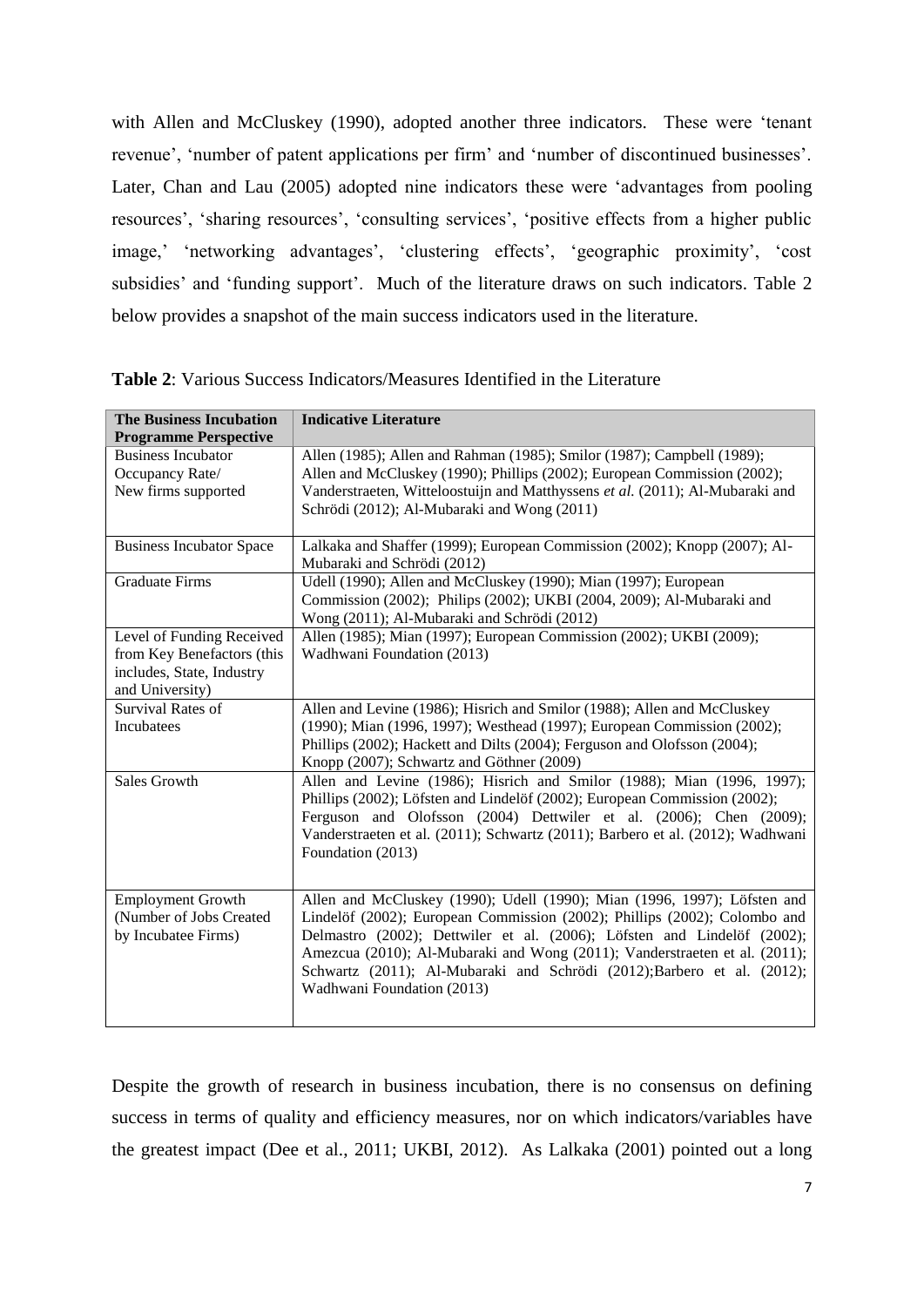time ago, stakeholder(s) expectations affect the indicators used to measure success and assess the effectiveness of business incubation. Different stakeholders have different objectives and therefore success measures and the type of data collected for one business incubator may not be the same for another (see for instance Hannon and Chaplin, 2003). For instance, in a university-based incubator, the incubator manager may consider high survival rate as the key criterion for success. However, from the university's point of view, unless this is accompanied by a high level of graduates employed, this alone may not be a satisfactory measure of effectiveness for the university. Moreover, relating to the difficulties involved in matching samples (groups of incubatees against control groups) in evaluative work, is the lack of standardisation in success measures and measurements, which makes effective evaluation a very difficult exercise. Moreover, it has been argued that the assessment of business incubation success needs to be broader than a set of statistical outputs; it should consider additional aspects of effectiveness, including 'soft' aspects of business incubation output (Voisey et al., 2006).

# *Key Success Factors in Business Incubation*

As mentioned earlier, research on business incubation has employed different success criteria. Early studies on business incubation/incubators have focused primarily on individual or multiple-case studies, defining business incubators' physical facilities and establishing best practice in the industry (UKBI, 2009; Dee et al., 2011; Lewis et al., 2011). However, the majority of these studies suffer from two major shortcomings. First, they rarely define precisely what constitutes success. Second, even when they do, it is often hard to determine the degree of success, with local factors determining to a certain extent business incubation outcomes (UKBI, 2009; Dee et al., 2011). Furthermore, due to the small-scale nature of these studies we cannot generalise their findings to the population. Hence, although these studies can be inspiring and motivating to the industry, their value in terms of knowledge and insight leaves much to be desired.

Later, researchers focused their attention on identifying the key success factors in business incubation. Lumpkin and Ireland (1988) defined key success factors as "those dimensions of a firm's operations that are vital to its success". This includes the constituent elements of the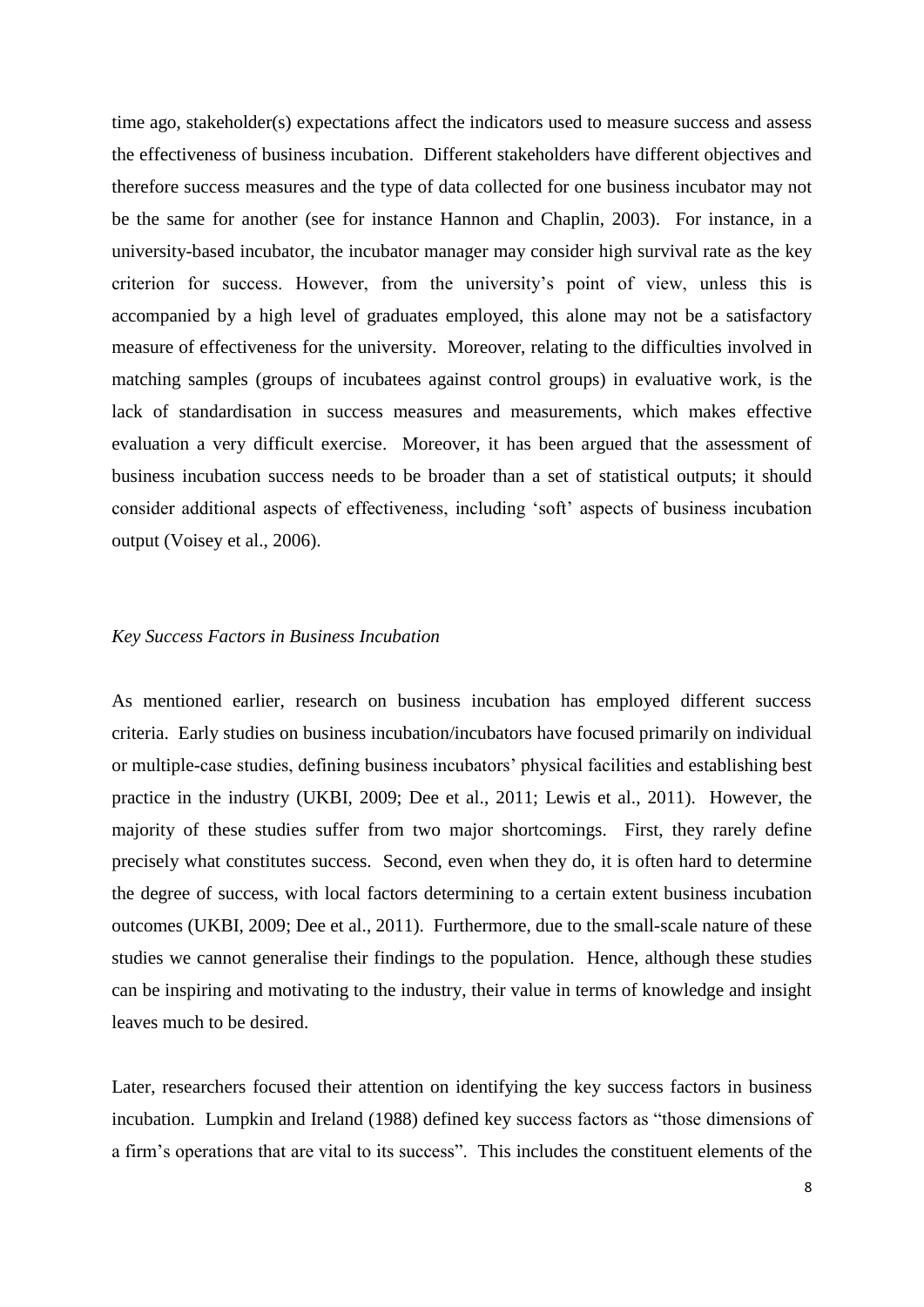business incubator's design and support arrangements (Autio and Klofsten, 1998). Key success factors then are essential in ensuring that incubatee firms are successful (survive and grow) and they must work well in combination with each other. Much of the literature draws on Smilor and Gill's (1986) seminal study on business incubation in America, almost 30 years ago, where they examined the effectiveness of the concept. From the results, Smilor and Gill (1986) identified ten critical success factors in business incubation. These are: onsite business expertise, access to financing and capitalisation, in-kind financial support, community support, entrepreneurial networks, entrepreneurial education, perception of success, selection process for tenants, ties with a university and a concise programme with clear policies, procedures and milestones. These findings highlighted a direct correlation between successful business incubation and the extent to which businesses incubators consciously implement each of these factors. It would appear that the more extensively these factors feature in a business incubator, the greater the likelihood of success for the incubatee firms.

Following Smilor and Gill's work, several studies extended the list of key factors to business incubation success (for an indicative literature, see table 3). These, for example, include the clarity of mission and objectives, the monitoring of the performance of business incubation, the sector specificity, the incubatee selection process, the graduation/exit processes, the proximity to a major university, the level and quality of management support, the extent of access to potential internal/external entrepreneurial networks, and last but not least, the competency of the incubator manager to configure hard and soft elements of the business incubation environment and shape the relational context within which incubatee entrepreneurs operate (for example, Udell, 1990; Lichtenstein, 1992; Goldberg and Lavi-Steiner, 1996; Lalkaka and Bishop, 1996; Autio and Klofsten, 1998; Rice, 2002; Hackett and Dilts**,** 2004**,** 2008; Lewis et al., 2011; UKBI, 2012).

As the literature in business incubation grew, the list of key success factors became longer and inconclusive. Table 3 below outlines the main key-factor domains highlighted by this stream of literature.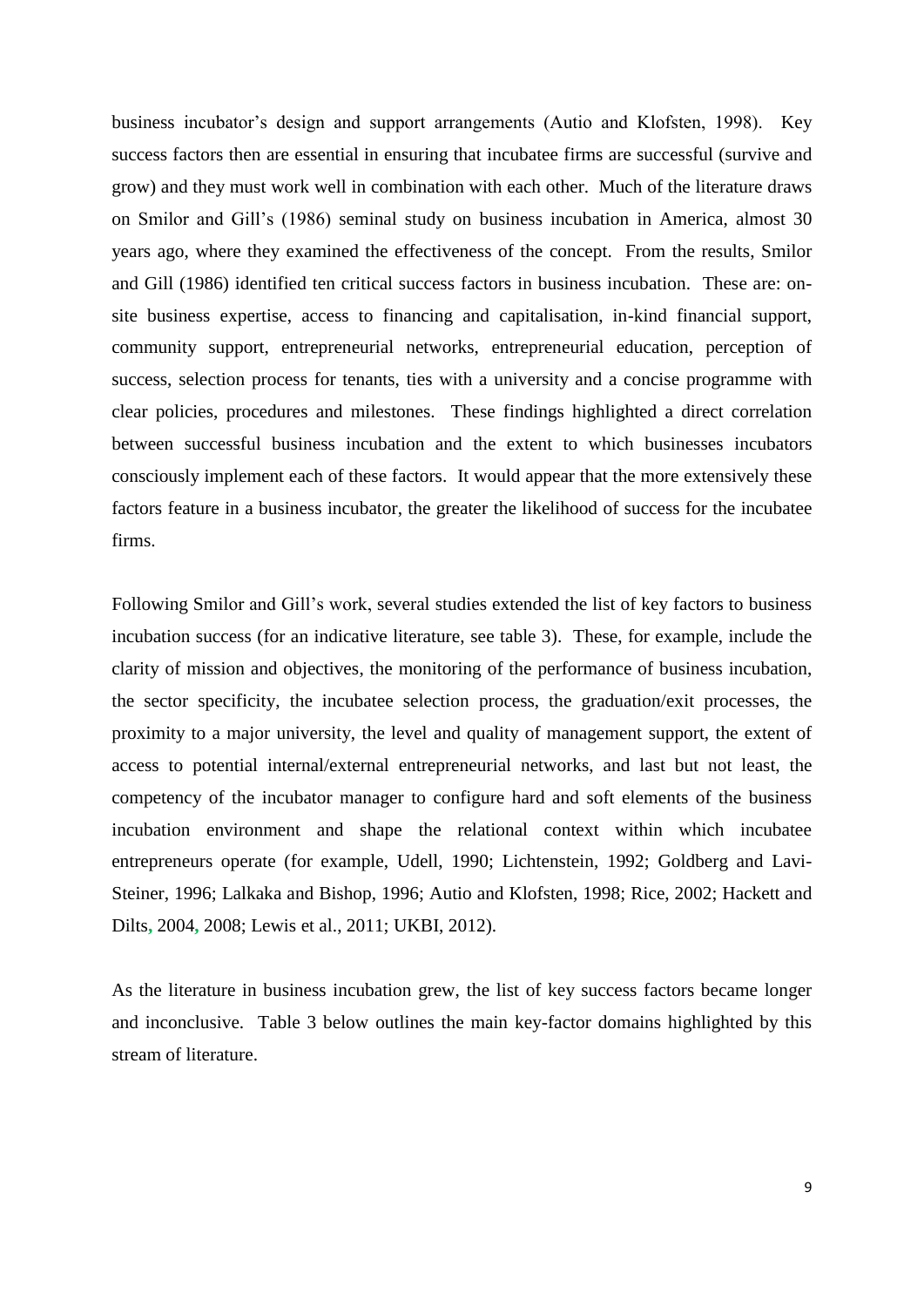# **Table 3**: Key Success Factors in Business Incubation

| <b>Key Success Factors</b>    | Indicative Literature                                                                                                                                 |
|-------------------------------|-------------------------------------------------------------------------------------------------------------------------------------------------------|
| <b>Incubatee Selection</b>    | Smilor and Gill (1986); Merrifield (1987); Kuratko and LaFollette (1987);                                                                             |
| Policy                        | Lumpkin and Ireland (1988); Autio and Klofsten (1998); Colombo and                                                                                    |
|                               | Delmastro (2002); Wiggins and Gibson (2003); Hackett and Dilts (2004; 2008);                                                                          |
|                               | Peters, Rice and Sundararajan (2004); Lalkaka (2006); Buys and Mbewana                                                                                |
|                               | (2007); Aerts, Matthyssens and Vandenbempt (2007); Bergek and Norrman                                                                                 |
|                               | (2008); infoDev (2009); OECD (2010); UKBI (2004, 2009, 2012); Dee, Livesey                                                                            |
|                               | and Gill 2011); Lewis, Harper-Anderson and Molnar (2011); Khalid, Gilbert                                                                             |
|                               | and Huq $(2012)$                                                                                                                                      |
| Exit/Graduation Policy        | Allen (1985); Campbell (1989); Markley and McNamara (1994); Mian (1996);<br>EC (2002); Hackett and Dilts (2004, 2008); Rothaermel and Thursby (2005); |
|                               | Lalkaka (2006); Bergek and Norrman (2008); UKBI (2004, 2009, 2012) Bergek                                                                             |
|                               | and Norrman (2008); Patton, Warren and Bream (2009) infoDev (2009); OECD                                                                              |
|                               | (2010); Dee, Livesey and Gill (2011); Al-Mubaraki and Wong 2011; Lewis,                                                                               |
|                               | Harper-Anderson and Molnar (2011); Al-Mubaraki and Schrodï (2012);                                                                                    |
| Shared Office Space and       | Allen (1985); Hisrich and Smilor (1988); Mian (1997); European Commission                                                                             |
| Resources                     | (2002); Rice (2002); Chan and Lau (2005); Dettwiler, Lindelöf and Löfsten                                                                             |
|                               | (2006)); infoDev (2009); OECD (2010); UKBI (2004, 2009, 2012); Dee,                                                                                   |
|                               | Livesey and Gill (2011); Lewis, Harper-Anderson and Molnar (2011) Khalid,                                                                             |
|                               | Gilbert and Huq (2012)                                                                                                                                |
| <b>Incubator Manager</b>      | Fry (1987); Allen and Bazan (1990); Udell (1990); Lichtenstein, 1992; Autio                                                                           |
| Competences and               | and Klofsten (1998); Sherman (1999); Duff (2000); Rice (2002); Lalkaka                                                                                |
| Relationship with             | (2002); Hannon, (2005); Hackett and Dilts (2004, 2008); Dee, Livesey and Gill                                                                         |
| Incubatees                    | (2011)                                                                                                                                                |
|                               |                                                                                                                                                       |
| <b>Support Services</b>       | Campbell, Kendrick and Samuelson (1985); Allen (1985); Smilor and Gill                                                                                |
|                               | (1986); Kuratko and LaFollette (1987); Lichtenstein (1992); Rice (1993); Mian                                                                         |
| - Management know-            | (1997); Lee, Kim and Chun (1999); Lalkaka and Shaffer (1999); Hannon and                                                                              |
| how                           | Chaplin (2001); Hansen, Chesbrough and Nohria (2000); Barrow (2001); Rice,                                                                            |
|                               | (2002); European Commission (2002); Hannon and Chaplin (2003); Wiggins                                                                                |
| - Advice on regulations       | and Gibson (2003); Cammarata (2003); Hoang and Antoncic (2003); Hackett<br>and Dilts (2004); Lee and Osteryoung (2004); Peters, Rice and Sundararajan |
| - Technology & RD             | (2004); Chan and Lau (2005); Phan, Siegel and Wright (2005); Rothschild and                                                                           |
| support                       | Darr (2005); Bøllingtoft and Ulhøi (2005); Dettwiler, Lindelöf and Lofsten                                                                            |
|                               | (2006); Suk and Mooweon (2006); Lalkaka (2006); Buys and Mbewana (2007);                                                                              |
| - Networking (internal &      | Knopp (2007); McAdam and McAdam (2008); Bergek and Norrman (2008);                                                                                    |
| external)                     | Patton, Warren and Bream (2009); infoDev (2009); UKBI (2009, 2012);                                                                                   |
|                               | Connell and Probert, (2010); OECD (2010); Xu (2010); Dee, Livesey, Gill and                                                                           |
| - Access to funding           | Minshall (2011); Lewis, Harper-Anderson and Molnar (2011); Adlešič and                                                                                |
|                               | Slavec (2012); Al-Mubaraki and Schrödi (2012); Ebbers (2013)                                                                                          |
|                               |                                                                                                                                                       |
|                               |                                                                                                                                                       |
| <b>Monitoring Performance</b> | Smilor and Gill (1986); Mian (1997); European Commission (2002); Wiggins                                                                              |
|                               | and Gibson (2003); Hackett and Dilts (2004, 2008); Abetti, (2004); Lalkaka                                                                            |
|                               | (2006); UKBI (2009, 2012); Al-Mubaraki and Wong (2011); Dee, Livesey, Gill                                                                            |
|                               | and Minshall (2011); Khalid, Gilbert and Huq (2012)                                                                                                   |

Notwithstanding efforts to identify the factors that matter in successful business incubation, only a few relationships between success factors and measures have been tested, making it difficult to assess the significance of each factor (Dee et al., 2011; Lewis et al., 2011). To make matters worse, business incubators tend to differ considerably; not all successful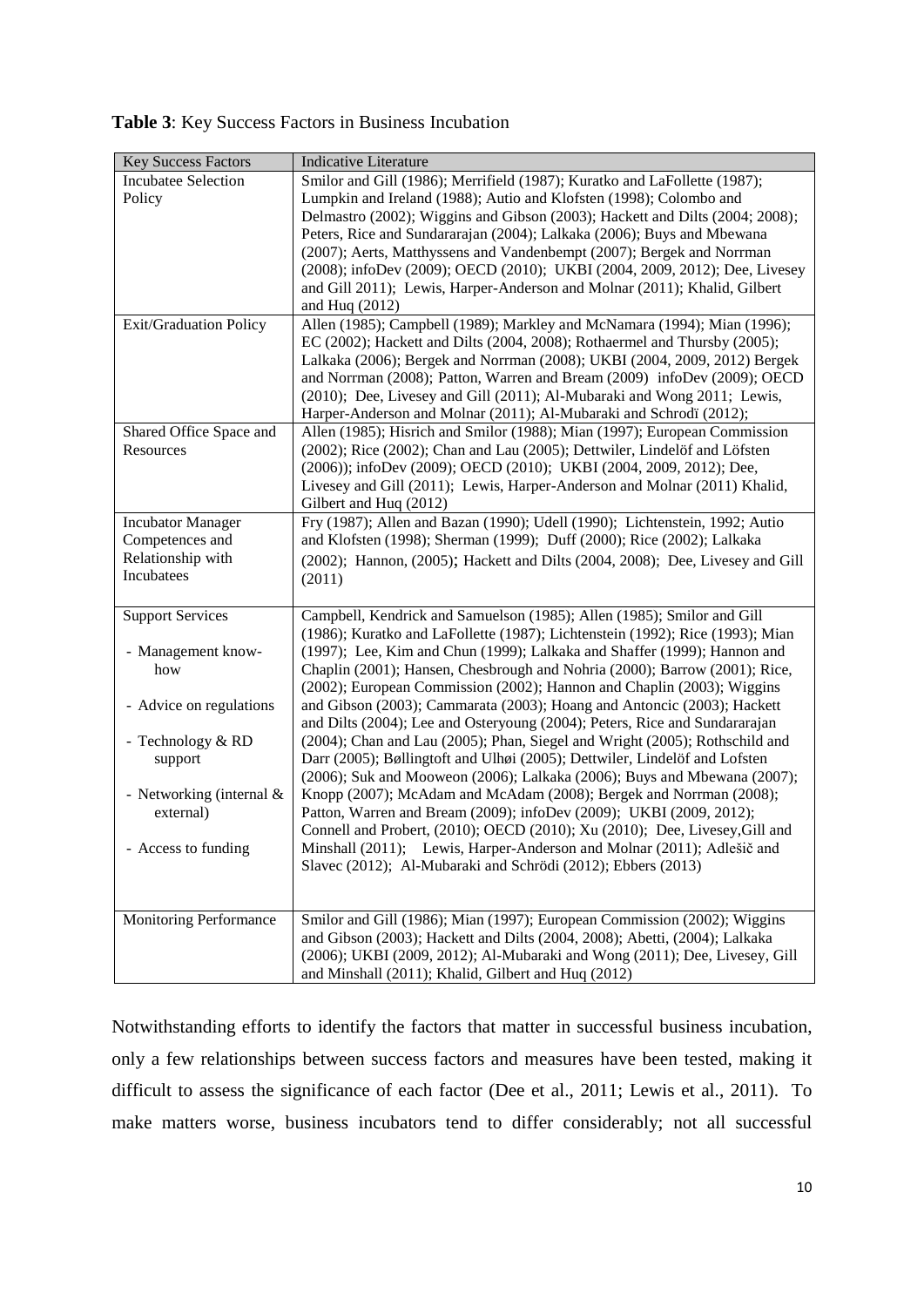incubators (by any measure of success) adhere to all key success factors and a factor that may be crucial for a given incubator may not be as significant for another.

A good part of this issue relates to Phan et al. (2005: 166) problematisation: "there is a failure to understand the dynamic nature [of business incubators] as well as that of the companies located in them…there is a lack of clarity regarding the performance of science parks and incubators which is associated with problems in identifying the nature of performance". There remains little conclusive evidence of what makes a successful business incubation programme and the question of how we should measure success remains elusive. This is not helped by a tendency in business incubation research to examine a population with a successbias. According to Honig and Karlsson (2007: 2), such studies have led to "over estimating success, failure to identify riskier strategies and mistakes, and an inability to learn from failure (e.g. learning from the many incubators that have failed)".

Notably, a review of the literature indicates a shift in emphasis from physical business incubation facilities and tangible aspects, to the business development process and less tangible elements (Dee et al., 2011; Bøllingtoft, 2012; Ebbers, 2013). By and large, this shift in emphasis is a manifestation of the realisation that although incubatee entrepreneurs tend to utilise infrastructure the most, "office services are easy to imitate, business support and networks are not; they are usually unique" (Bøllingtoft and Ulhøi, 2005: 280). This relates to the crucial notion of differential performance of business incubators in equipping incubatee entrepreneurs with business management know-how and access to the relevant people, information and resources (Karatas-Ozkan, Murphy and Rae, 2005; Hackett and Dilts, 2004, 2008). A number of studies suggest that business incubators can facilitate and actively support networking among incubatee entrepreneurs, as well as between incubatee entrepreneurs and other external stakeholders, through which business opportunities are identified and exploited (Hansen et al., 2000, Hackett and Dilts, 2004; Bøllingtoft and Ulhøi, 2005, Tötterman and Sten, 2005; McAdam and McAdam, 2006 and Schwartz and Hornych, 2008; Patton et al., 2009; Lewis et al., 2011; Adlešič and Slavec, 2012).

Nonetheless, limited attention has been paid to theory building in the field of business incubation, with much of the literature being exploratory and descriptive in nature or atheoretical (Hackett and Dilts, 2004, 2008). A host of theoretical perspectives have been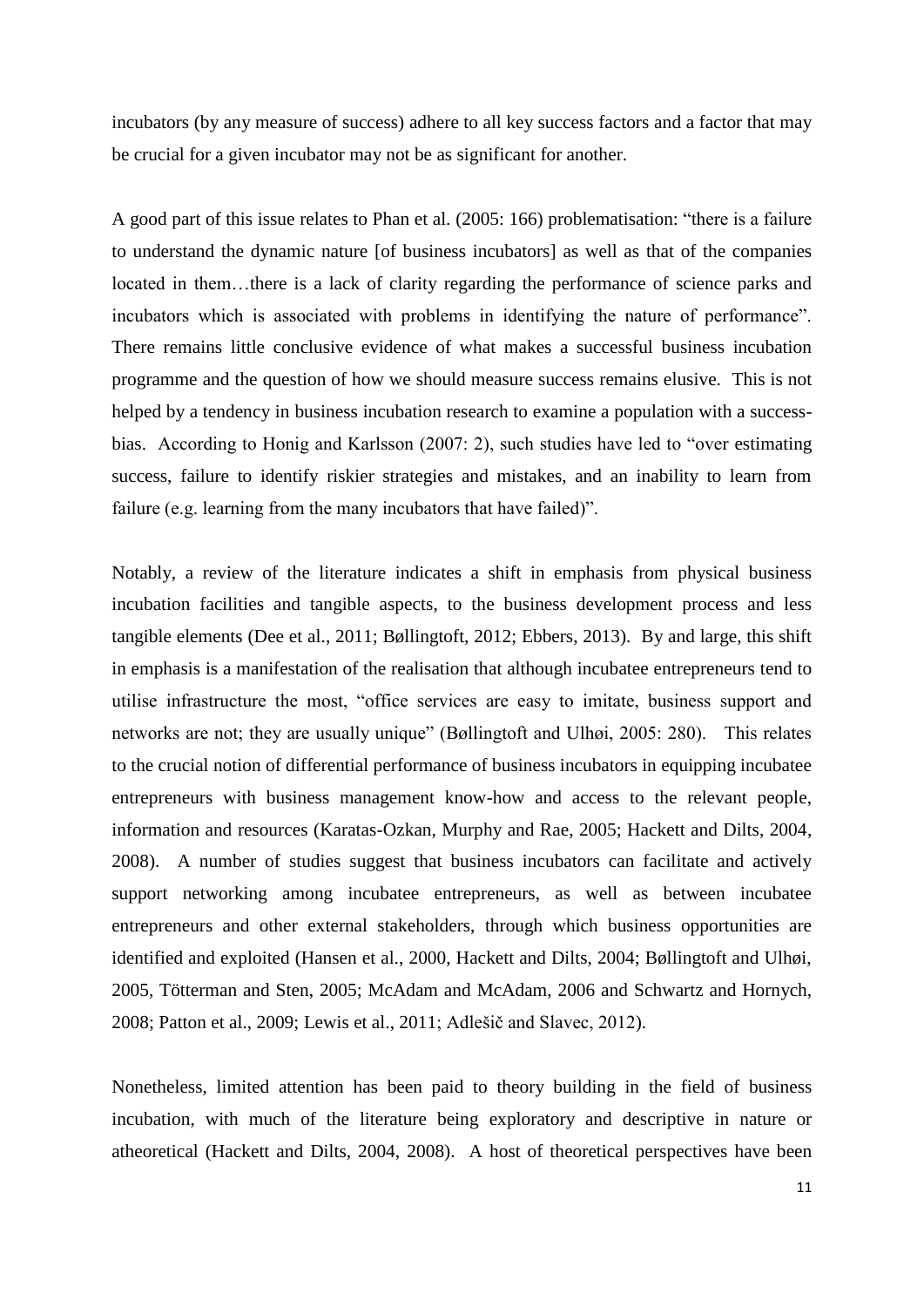suggested for investigating different aspects of business incubation including transaction cost economics (Williamson, 1975), theory of economic development through entrepreneurship (Brooks, 1986), network theory (Hansen et al., 2000), interdependent co-production modelling (Rice, 2002), and structural contingency theory (Ketchen et al., 1993). Yet, theorising about business incubation lacks coherency and despite a few notable exceptions (for example, McAdam and Marlow, 2007; Patton et al., 2009; Marlow and McAdam, 2012) literature in this field disregards the perspectives and characteristics of incubatee entrepreneurs. Hence, notwithstanding the growth of research in this domain since the early efforts to provide frameworks that link business incubation with the incubatee development process (Temali and Campbell, 1984; Campbell et al., 1985; Smilor, 1987), there is still a need to understand 'how' and 'why' incubatee firms grow in a business incubator environment, in processual and longitudinal mode.

Integral to the issue of theoretical development is the role of business incubation management in providing the incubatee entrepreneurs with business support, know-how and networking opportunities for entrepreneurial learning and development, as well as their ability to understand the entrepreneurs' point of view and build a relationship with them (Fry, 1987; Udell, 1990; Autio and Klofsten, 1998; Sherman, 1999; Rice, 2002). In fact several studies have specifically acknowledged the incubator manager as a key success factor in business incubation that impacts other success factors (Allen and Bazan, 1990; Lichtenstein, 1992; Duff, 2000; Lalkaka, 2002; Hackett and Dilts, 2004, 2008). However, ties between incubatee entrepreneurs and the incubator manager tend to be infrequent (Honig and Karlsson, 2007), and "attempts by incubator management to link their incubatee entrepreneurs with potential business partners or resource providers outside the incubator often do not lead to successful collaboration" (Ebbers, 2013: 17). This perhaps can be attributed to different approaches taken by business incubator managers. Some tend to play a more passive role as gatekeepers, while others perform an active intermediary role, bringing together incubatee entrepreneurs with academics, business support providers and funders (Lewis et al., 2011; UKBI, 2012).

Yet, the literature offers little in-depth investigation of the business incubation manager's role. Notwithstanding the significance of incubation management, our understanding of how it contributes to the development of incubatee entrepreneurial development and firm growth firms remains limited. Arguably, given that the business incubator manager is a 'leverage'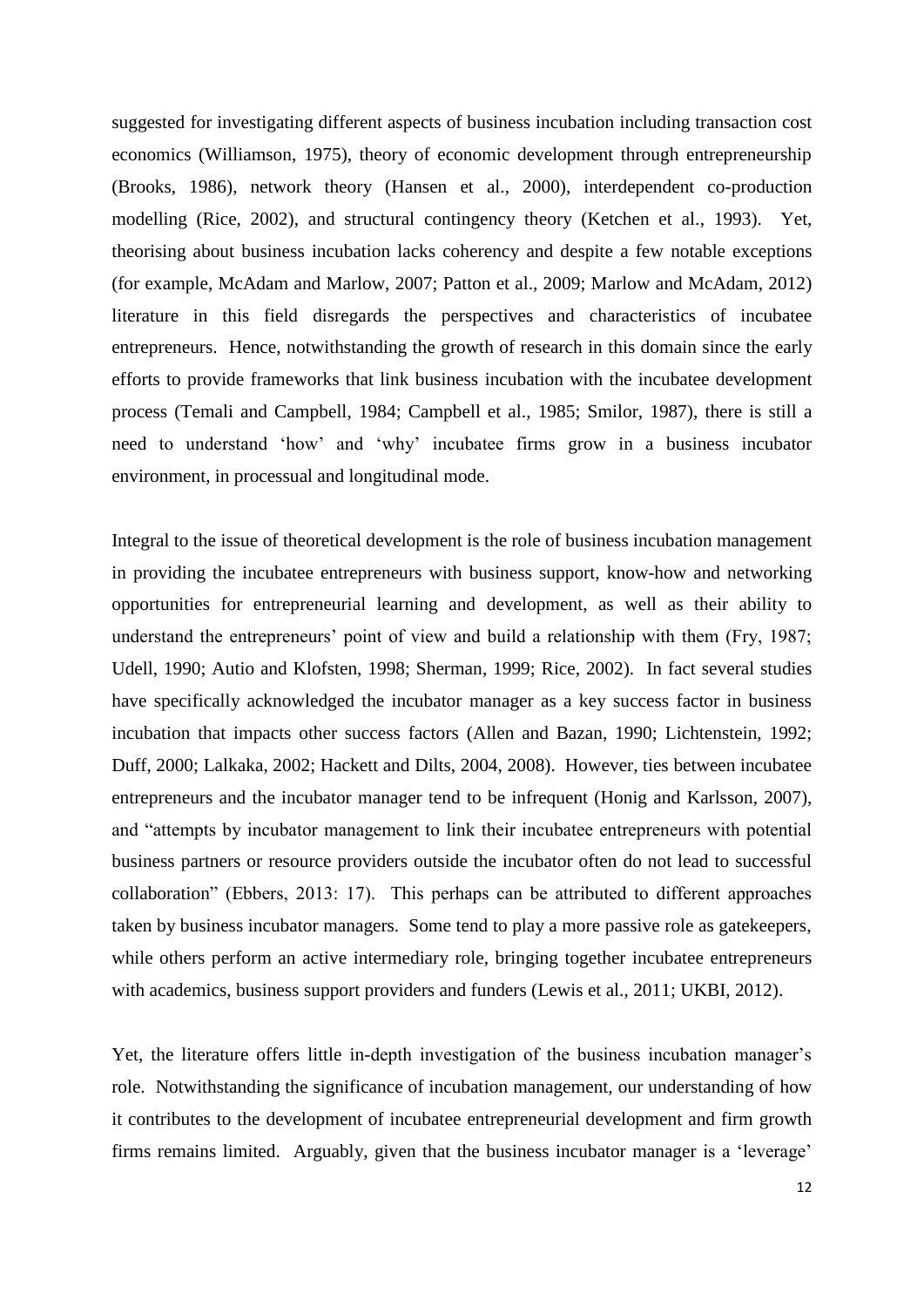factor, influencing most of the other key success factors related to different aspects of business support and networking, their role is a crucial part of the theory development puzzle. In the following section, a situated learning theoretical perspective (Brown and Duguid, 1998; Wenger, 1998, 2000) is advanced as an analytical lens, to examine the role of incubation management in the entrepreneurial development of their incubatees.

# **Business Incubation Management through the Lens of Situated Learning Theory**

Situated learning theory (SLT) holds that learning and development takes place in communities of practice – a concept referring to people who actively pursue a common enterprise - and that "what is needed is not to create learning, but rather to create the circumstances that make learning empowering and productive" within such communities (Wenger 1998: 22). Entrepreneurial learning and development within communities of practice has recently received the attention of scholars (Hamilton, 2011; Jones et al., 2010; Theodorakopoulos et al., 2012; Theodorakopoulos et al., 2013). Although there has been some discontent with normative/prescriptive approaches to nurturing communities of practice (see for instance Contu and Wilmott, 2000, 2003; Roberts, 2006) the argument for nurturing such communities for entrepreneurial learning and development is gaining credence.

Closer to the subject of business incubation, Theodorakopoulos et al. (2012) and Theodorakopoulos et al. (2013) examine the efforts of intermediary organisations in effecting entrepreneurial learning and development by developing communities of practice. Drawing on situated learning theory (Brown and Duguid 1998, 2001; Wenger 1998, 2000; Wenger, McDermott and Snyder 2002; Brown 2004; Wenger 2010) they argue that entrepreneurial learning and development as enhanced possession and use of human, social and financial capital, within a community of growth-oriented owner-managers, is predicated largely on three factors. First, the strength of the community; second, the quality of its 'boundaries' (i.e. the spaces where the owner-manager community interface with other communities of practice); and third, the health of the communal identity, which allows for the creation of new meaning, learning and development. It is postulated that these three factors influence the extent of entrepreneurial learning and development within communities of growth-oriented owner-managers, through which business opportunities are identified and exploited.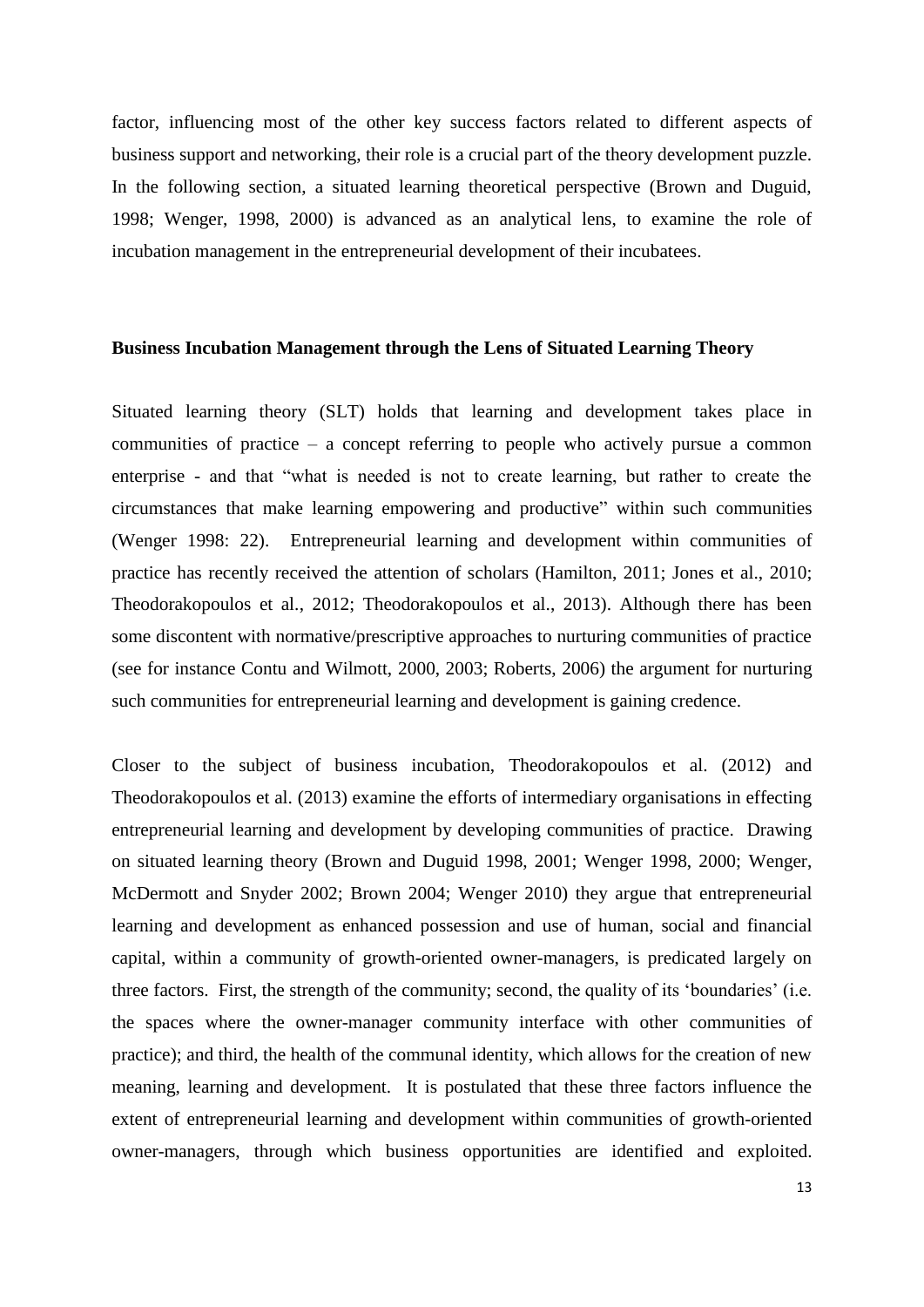Conceivably, given that even in the absence of top-down facilitation by incubator managers colocation still leads to interaction and collaboration among incubatee entrepreneurs (Bøllingtoft, 2012), the latter constitute an incubated community of 'growth-oriented' practice. The three key factors that influence the quality of such a community are discussed below.

# *Community Strength*

The strength of a community of practice refers to how well members of that community engage and socially participate in the community's efforts toward the achievement of a common purpose, for instance business growth in this case. It also relates to how well a community of practice can coordinate perspectives, interpretations and actions so that higher goals are realised. Advocates of SLT have put forward community membership, events, and artefacts as design elements for strengthening a community and its potential for learning and development (Brown and Duguid 1998, 2001; Wenger 1998, 2000; Brown 2004; Wenger 2010). Membership must have critical mass to build momentum but not be too wide to dilute focus. It should also have the right structure so that the community gains legitimacy. Events that bring the community together, such as formal and informal meetings, help its members develop an identity. Artefacts, such as agendas, methodologies, plans, tools and discourses provide a community with a shared repertoire of resources, which help it align itself, deepen commitment and maintain momentum. Importantly, brokering relationships facilitate connectivity between its members. Brokers, acting as conduits amongst members, can have a significant input into the development of a community of practice by influencing the formation of a balanced structure, the design of effective events and the formation of potent artefacts (Wenger 2000; Brown and Duguid 2001). In that respect, conceivably, business incubation management can play a brokering role. Based on the above discussion, the following theoretical propositions are advanced:

## Proposition 1:

Business incubation management for developing the incubated community's entrepreneurial competences relating to accessing, enhancing, and using human, social and financial capital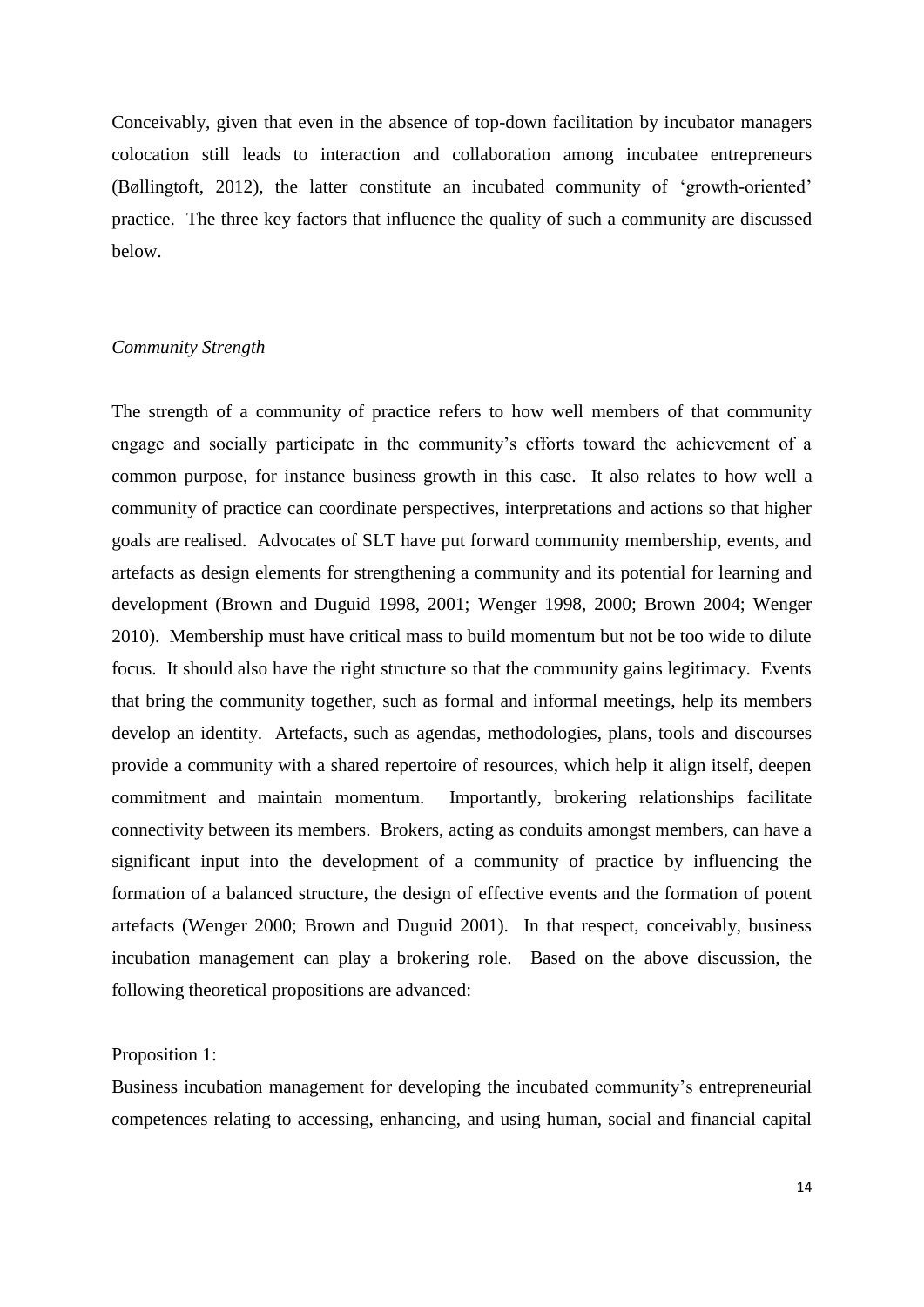involves the nurturing of an incubated community of growth-oriented entrepreneurs, via brokering amongst them.

#### Proposition 1a:

Business incubation management entails forming a balanced membership structure, organising events that bring the incubated community members and other external stakeholders together, and expressing 'know-how' in a way that is understood by the incubatee entrepreneurs.

#### Proposition 1b:

Business incubation management requires the shaping of potent artefacts that promote the development of entrepreneurial competences in the incubated community.

# *Identity health*

The development of entrepreneurial competences goes hand in hand with the development of communal identity, i.e. entrepreneurial development is anchored in a social 'home' (Brown and Duguid 1998, 2001; Wenger 1998, 2000). According to SLT, identities are not an abstract idea, such as a personality trait or an ethnic category, but a lived experience of belonging to communities of practice – in this case an incubated community of growthoriented entrepreneurs. Healthy identities are strong enough to unite community members, without restricting their involvement in community activities and in negotiation for development of meaning. A healthy identity is empowering rather than marginalising. Importantly, it allows for generative learning, i.e. the creation of new meaning when community members face notions that counter their past experiences and challenge received wisdom. Drawing on Wenger (1998, 2000), Theodorakopoulos et al. (2012, 2013) refer to these identity dimensions as connectedness (i.e. uniting members), expansiveness (i.e. allowing for consideration of new perspectives) and effectiveness (i.e. enabling unrestricted participation and action) and argue that it is the combination of these dimensions that is significant in entrepreneurial learning and development. Following from this, the following theoretical propositions are submitted: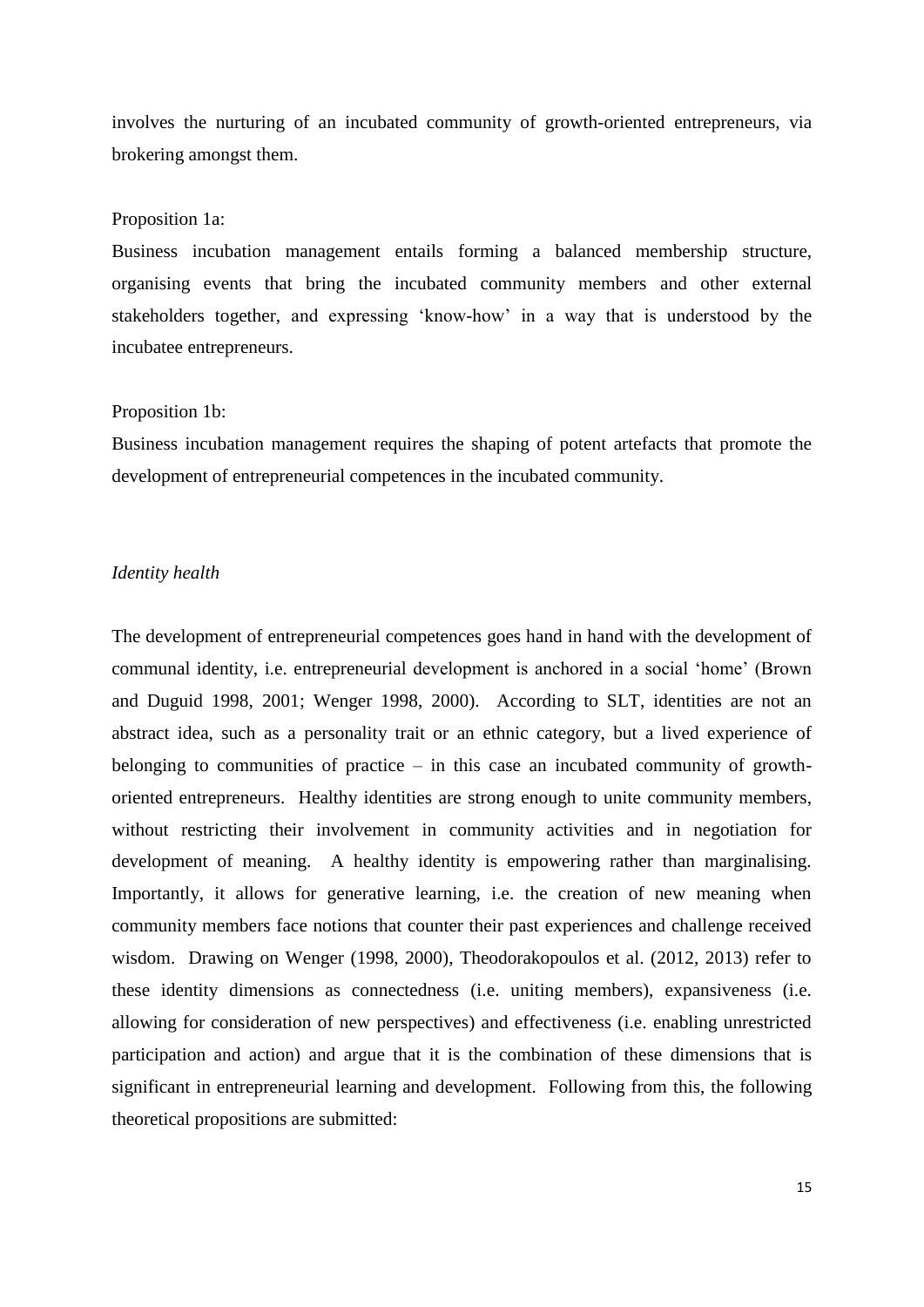#### Proposition 2:

Effective business incubation is predicated on the potential of management to nurture a healthy incubated community identity. This entails the development of a communal identity that sufficiently combines the three key dimensions of connectedness, expansiveness and effectiveness.

## Proposition 2a:

Effective business incubation requires the formation of a membership structure that is not too heterogeneous (for instance, attracting incubatees from related industrial sectors) and the hosting of events that provide a home for the incubated community, so that its members connect with and learn from each other (identity connectedness) and are receptive to 'knowhow' relating to different perspectives (identity expansiveness).

#### Proposition 2b:

Fostering entrepreneurial learning in the incubated community and developing its entrepreneurial competences (identity effectiveness) is also influenced by the orientation of stakeholders involved in the governance of a business incubator and in exchanges with its incubated community.

# *Boundary Space Quality*

The quality of the boundary spaces within which members of different communities of practice interact socially is instrumental in negotiating meaning and generating new perspectives, learning new competences and developing as professionals – in this case growth-oriented entrepreneurs. Wenger (1998, 2000) argues that the quality of boundary spaces – i.e. their effectiveness in connecting different communities of practice - is characterised by three dimensions: coordination, transparency and negotiability. Coordination refers to the extent to which boundary processes can be interpreted in different practices in a way that enables coordination. Transparency, relates to the degree to which the rationale underlying the practices involved becomes evident. Negotiability refers to the room for negotiation allowed between the perspectives of different practices interfacing in a boundary space. For instance, events where the incubated community of entrepreneurs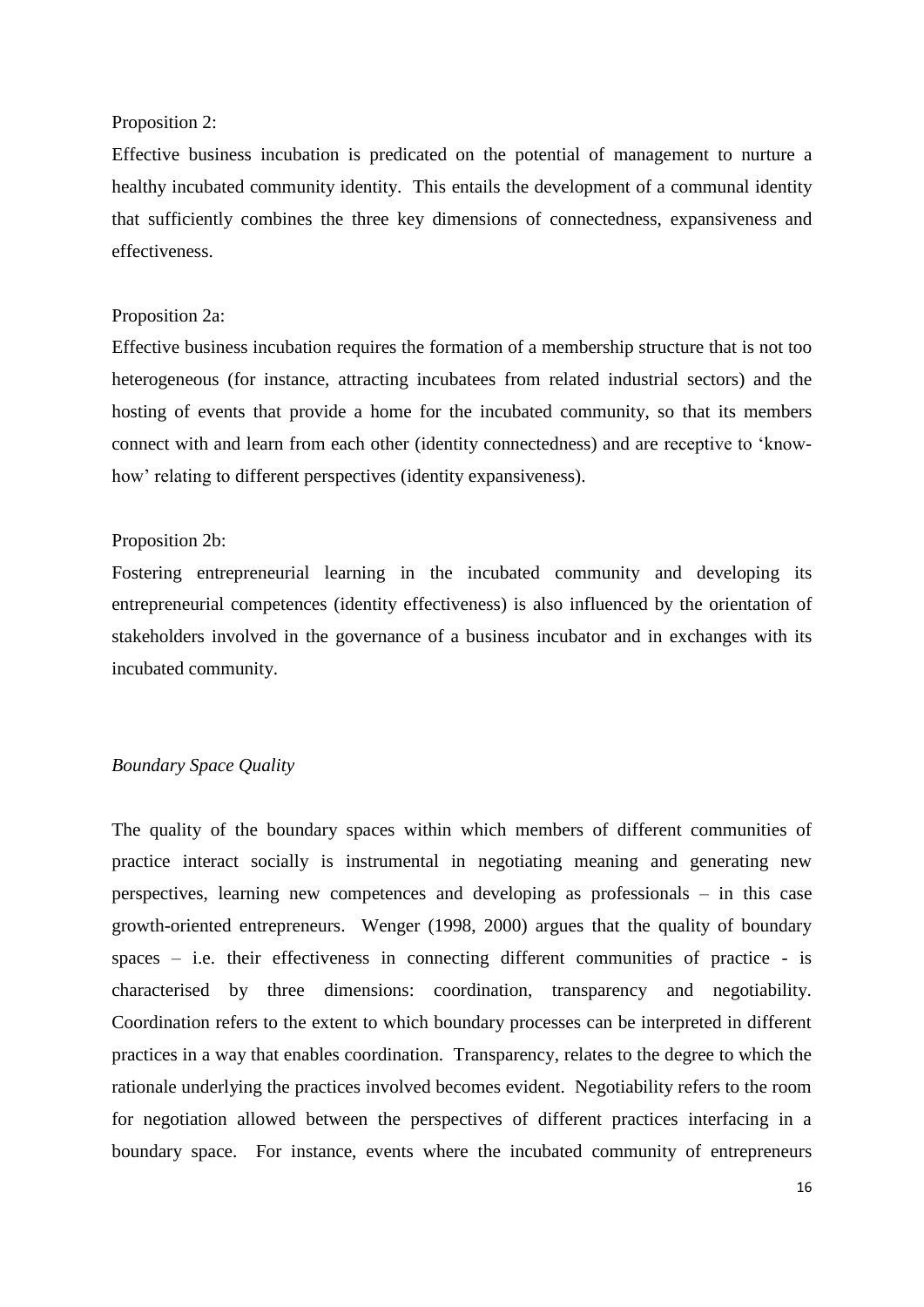interface with other stakeholders, such as academics, business support providers and potential buyers, should provide the details that are important to the practices of these stakeholders, but without burdening each other with unnecessary detail (enabling coordination). They should also afford windows into the logic underpinning the exchange process amongst the incubated community and other stakeholders (maximising transparency).

Coordination and transparency are determined by the presence of intelligible boundary objects and conducive boundary encounters. The latter provide direct exposure to the practices involved and are influenced by the effectiveness of brokers (Theodorakopoulos et al., 2012, 2013). That is, mediators should have a good understanding of the interfacing communities of practice. In this case, business incubation managers should have a good understanding of their incubating businesses and other engaging stakeholders, so that boundary encounters are conducive to entrepreneurial development and boundary objects are intelligible for the incubating community members that are involved in boundary spanning. Based on the above discussion, the following theoretical propositions are advanced:

# Proposition 3:

Business incubation management that seeks to enable the entrepreneurial development of the incubated community represents a special form of brokerage that enables the incubatees' entrepreneurial learning and development through meaningful interaction with various stakeholders, including academics, business support providers, funders and potential buyers.

## Proposition 3a:

The effectiveness of business incubation is predicated on the potential of management as brokers in creating generative boundary encounters within the incubated community, but also amongst the incubated community and the communities of external stakeholders.

#### Proposition 3b:

The effectiveness of business incubation is predicated on the potential of management as brokers in creating intelligible boundary objects, as well as in clarifying the boundary objects formed by external stakeholders, such as business plan templates and documents that set out R&D requirements, quality standards and supply requirements.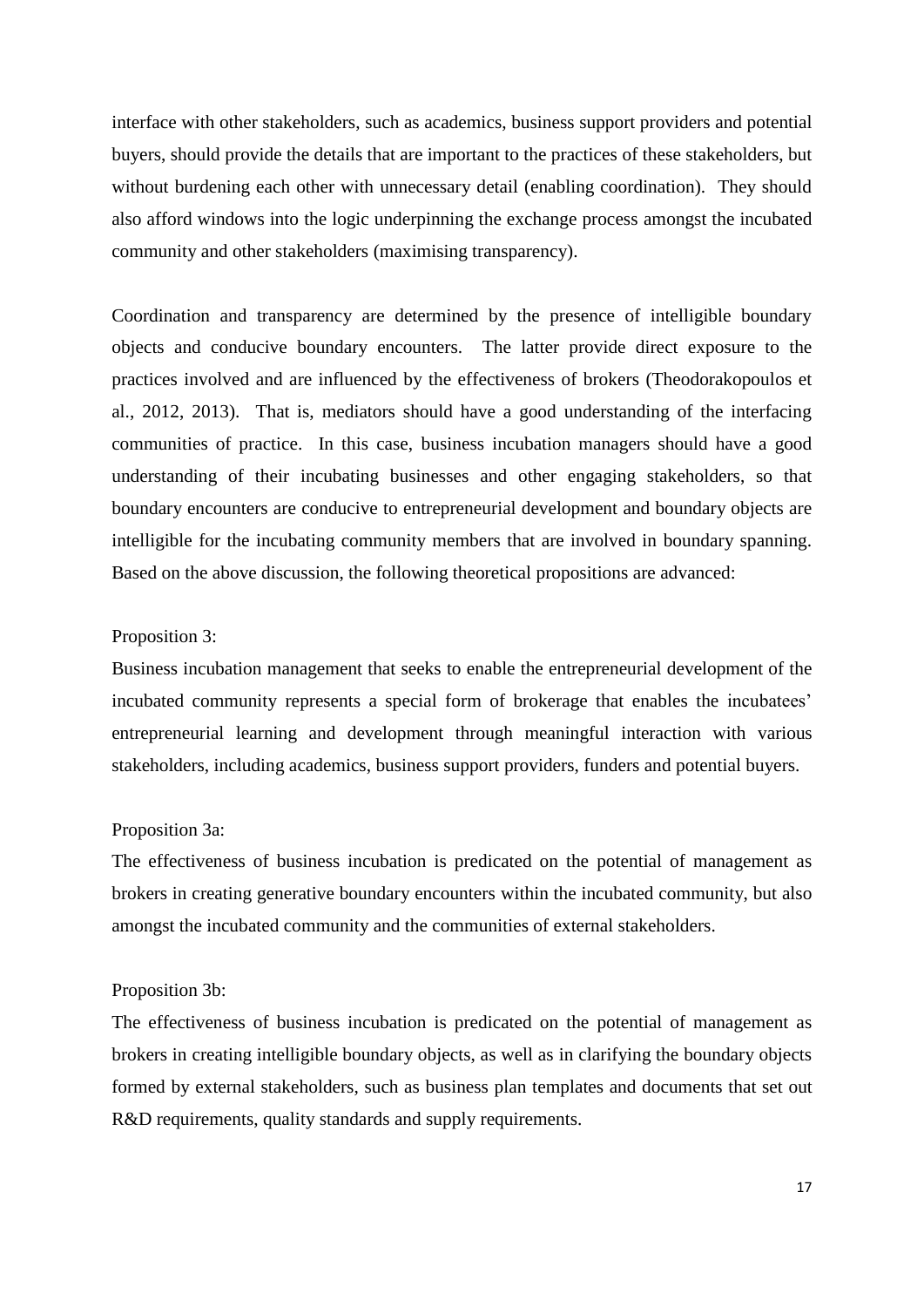#### **Conclusion and Avenues for Future Research**

Business incubation is regarded as an entrepreneurship development tool for promoting innovation, economic growth and employment generation. The substantial proliferation of business incubators around the world over the last three decades has been paralleled by a growing body of research in this domain. This paper contributes to the literature on business incubation in two ways. First, it provides a critical assessment of the literature on business incubation effectiveness and highlights certain perennial issues. Second, it offers a situated theoretical perspective for better understanding how business incubation management can foster the development of incubatee entrepreneurs and their firms.

A critical assessment of the literature reveals that notwithstanding the large number of studies in this field, there is still a lack of a comprehensive framework for assessing the effectiveness of business incubation. The heterogeneity of business incubators, definitional incongruence, and a wide variety of criteria for assessing the effectiveness of business incubation makes it difficult to establish the extent to which business incubators add value and what has the greatest impact for successful business incubation. Numerous studies in the literature have attempted to identify a set or bundle of key success factors and best practices for improving the performance of business incubators. Conventionally, the tangible elements of business incubators' resources have been applied as indicators of success but over the years emphasis has been shifted onto intangible factors and social aspects of business incubation, such as entrepreneurial networking, mentoring and coaching, which enhance possession, access and use of different forms of capital - social, human and financial. Yet, despite this shift of attention to more intangible factors of business incubation, it is evident that there are still significant gaps in our understanding of how business incubation management can support the entrepreneurial development of their incubatees. Part of the problem is that the bulk of research in the field of business incubation remains anecdotal, excludes the perspective of the incubatee, and suffers from informal research design and/or a limited theoretical focus.

To address these shortcomings, it is argued that future research needs to rebalance focus on research questions relating to 'what' and research questions addressing 'how' and 'why' a business incubation process leads to specific outcomes. To this effect, given the importance of the aforementioned intangible characteristics of business incubation and the pivotal role of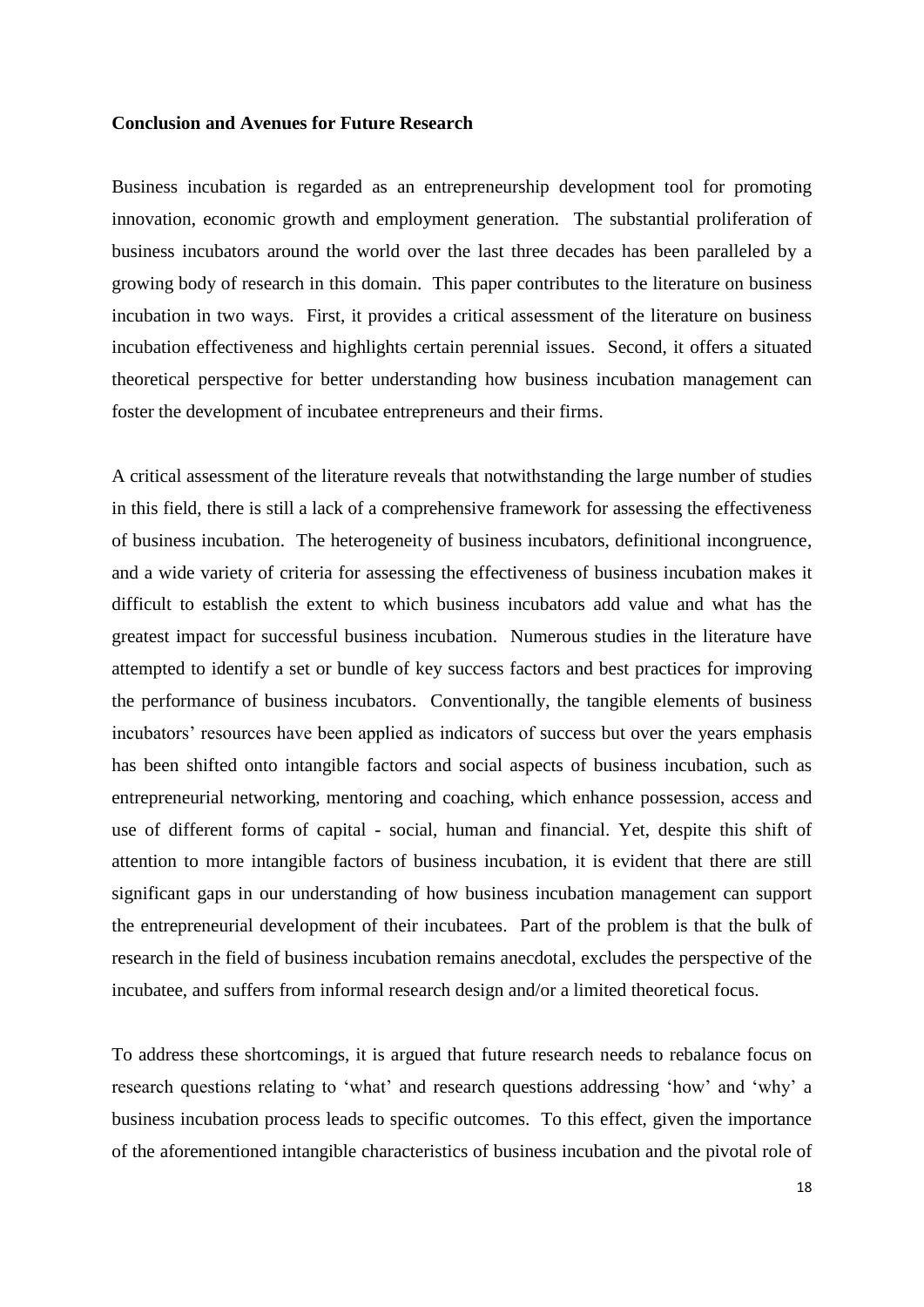the business incubation management, it is postulated that a situated learning theoretical perspective can enhance our understanding of how an environment that addresses the developmental needs of incubatee entrepreneurs and their firms can be nurtured. Specifically, it is maintained that future research should focus on how business incubation management can nurture incubated communities of growth-oriented tenants, in which entrepreneurial learning and development takes place. Drawing on situated learning theory, theoretical propositions are offered to this effect. Following this logic, entrepreneurial learning and development is seen as the building of capacity to identify and exploit business opportunities, underpinned by enhanced possession, access and use of human, social and financial capital, within incubated growth-oriented communities. This in turn is considered as being integrally linked to firm survival, growth and innovation at different levels, both organisational and interorganisational. Put another way, the entrepreneurial development of incubated communities of tenants impacts positively their firms individually and collectively and involves a host of engaging external stakeholders, such as academics, business support providers, funders, and various supply chain agents.

Ethnographic research informed by the theoretical propositions advanced in this paper, undertaken in a way that engages key structures and actors involved in business incubation, including the incubatee entrepreneurs, holds a great promise. Such research should be processual and longitudinal. It should consider institutional forces that enable or impede entrepreneurial learning and development within incubated communities of growth-oriented entrepreneurs. It should also examine different aspects of power relations and political activity in the business incubation process.

# **Acknowledgments**

Thanks are due to the ESRC for supporting the project on which this work is based (ES/J001538/1). We would also like to thank the anonymous referees, as well as Professor Harry Matlay for his comments on an earlier version of this paper.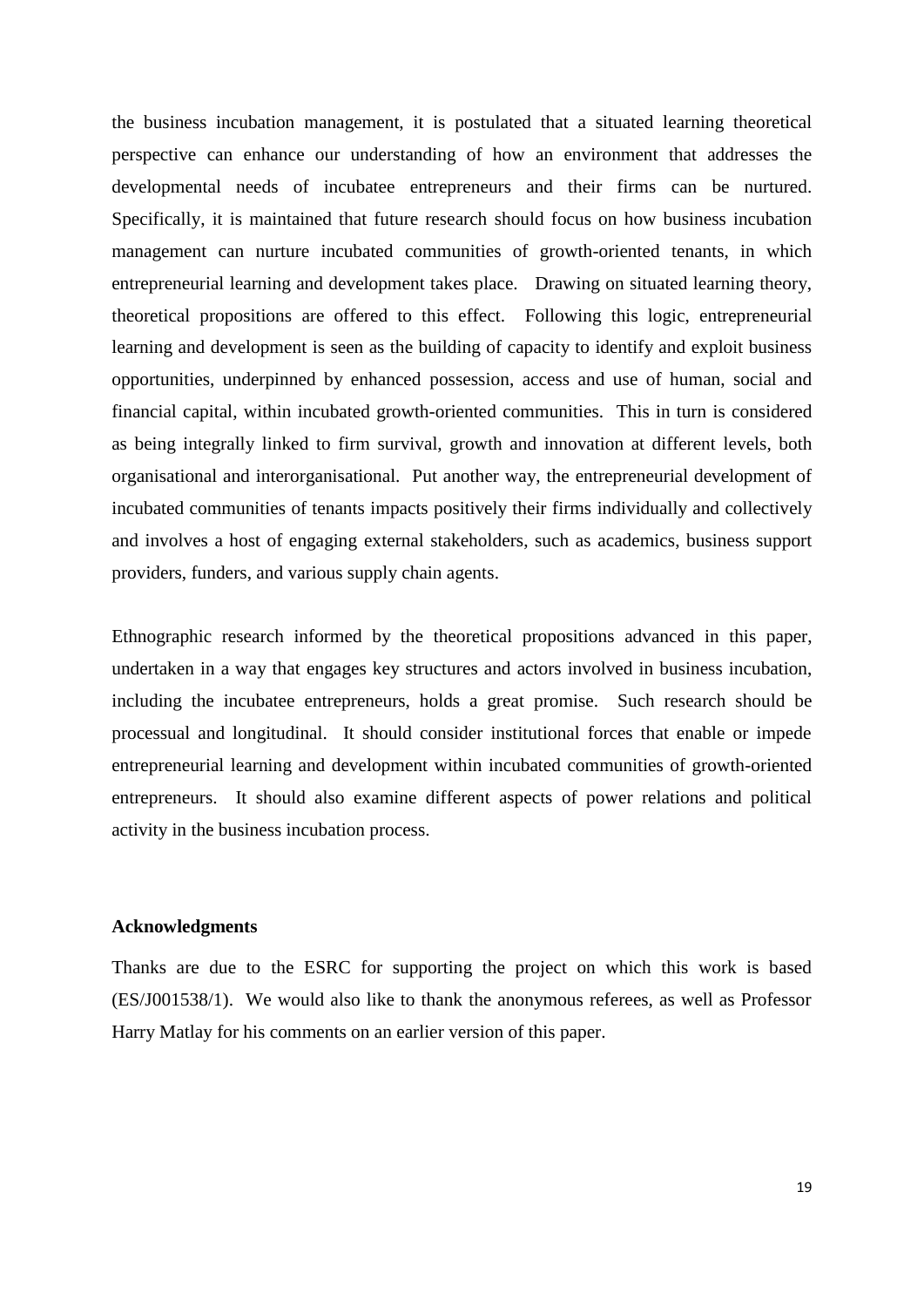# **References**

- Abetti, P.A. (2004), 'Government-supported incubators in the Helsinki region: Infrastructure, results and best practice', *Journal of Technology Transfer* 29 (1), 19-40.
- Adlešič, R.V. and Slavec, A. (2012), 'Social capital and business incubators performance', *Economic and Business Review*, 14 (3), 201-222.
- Aerts, K., Matthyssens, P., and Vandenbempt, K. (2007), 'Critical role and screening practices of European business incubators', *Technovation* 27 (5), 254–267.
- Albert, P. (1986), 'Enterprise incubators An initial diagnosis', *Revue Francaise de Gestion* Sep/Oct.
- Allen, D. (1985), 'Business incubators: Assessing their role in enterprise development', *Economic Development Commentary* 9 (4), 3-8.
- Allen, D. and Bazan, E. (1990), *Value Added Contribution of Pennsylvania's Business Incubators to Tenant Firms and Local Economies*, State College Pennsylvania, Appalachian Regional Commission and the Pennsylvania Department of Commerce.
- Allen, D. and Levine, V. (1986), *Nurturing Advanced Technology Enterprises: Emerging Issues in State and Local Economic Development Policy*, New York, Prager.
- Allen, D.N. and McCluskey, R. (1990), 'Structure, policy, services, and performance in the business incubator industry', *Entrepreneurship: Theory and Practice* 15 (2), 61-77.
- Allen, D. N. and Rahman, S. (1985), 'Small business incubators: A positive environment for entrepreneurship', *Journal of Small Business Management* 23 (3), 12-22.
- Al-Mubaraki, H.M. and Schrödi, H. (2012), 'Incubating success towards Gulf cooperation council (GCC)', *International Journal of Innovation and Knowledge Management in Middle East and North Africa* 1 (1), 31-56.
- Al-Mubaraki, H.M. and Wong, S.F. (2011), 'How valuable are incubators? A case illustration of their performance indicators', European, Mediterranean & Middle Eastern Conference on Information Systems 2011 (EMCIS2011), 30-31 May 2011, Athens, Greece, available at: <http://www.iseing.org/emcis/EMCISWebsite/EMCIS2011%20Proceedings/SIS2.pdf>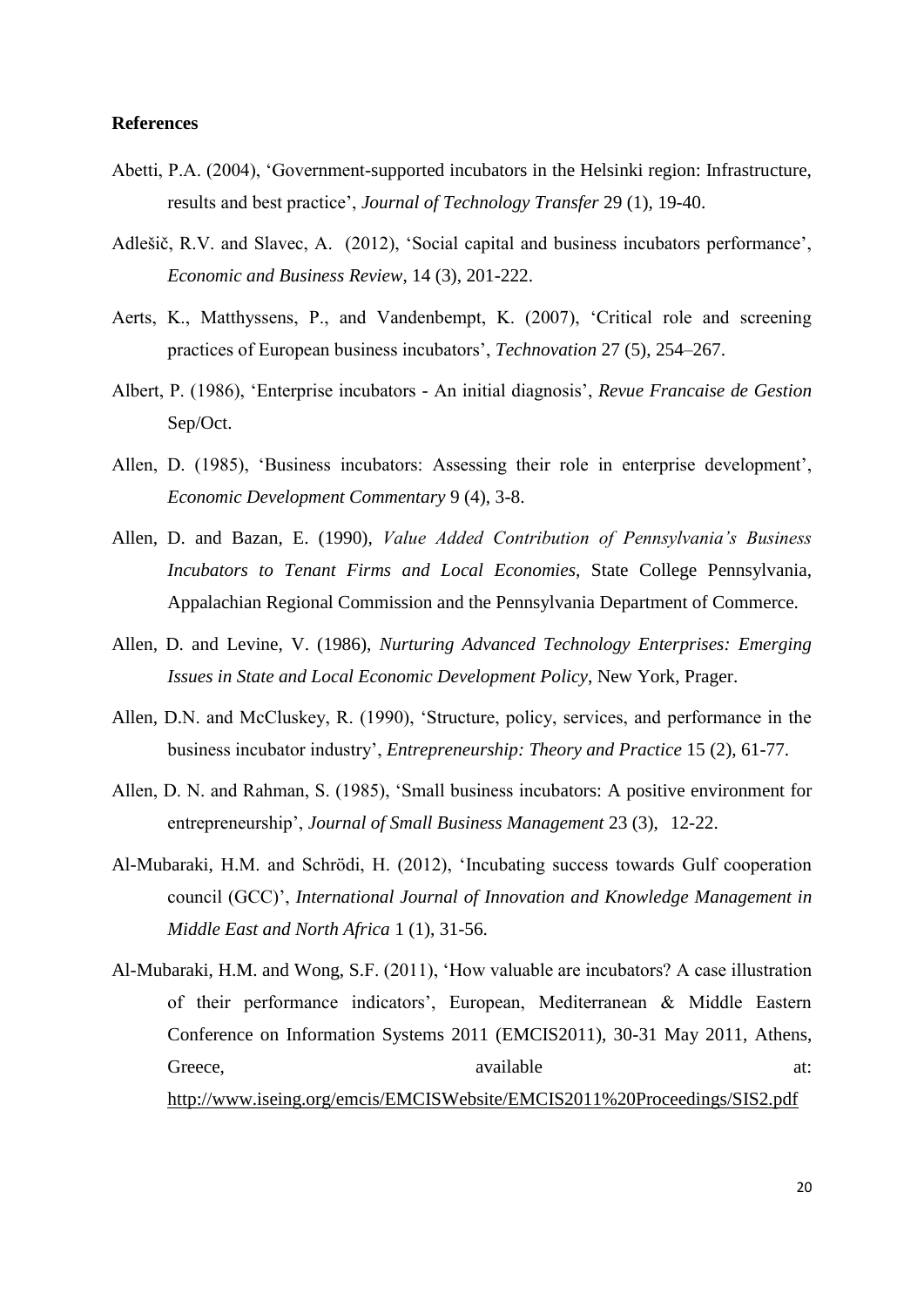- Amezcua, A.S. (2010), 'Performance analysis Of entrepreneurship policy: Which business incubators generate the highest levels of economic performance*?, Frontiers of Entrepreneurship Research*, 30 (18), 1-15
- Ascigil, S.F. and Magner, N. R. (2009) 'Business incubators: Leveraging skill utilisation through social capital', *Journal of Small Business Strategy* 20 (1), 19-35.
- Autio, E. and Klofsten, M. (1998), 'A comparative study of two European business incubators', *Journal of Small Business Management* 36 (1), 30-43.
- Barbero, J. L., Casillas, J. C., Ramos, A. and Guitar, S. (2012), 'Revisiting incubation performance: How incubator typology affects results', *Technological Forecasting and Social Change* 79 (5), 888-902.
- Barrow, C. (2001), *Incubators: A Realist's Guide to the World's New Business Accelerators*, Chichester, John Wiley and Sons Ltd.
- Bearse, P. (1993), *The Evaluation of Business Incubation Projects: A Comprehensive Manual*, Athens, OH: The National Business Incubation Association.
- Bergek, A. and Norrman, C. (2008), 'Incubator best practice: A framework', *Technovation* 28  $(1/2)$ , 20-28.
- Birch, D.L. (1979), *The Job Generation Process MIT Programme on Neighbourhood and Regional Change*, Cambridge, MA: MIT.
- BIS (2012), 'Statistical release', available at: [http://www.bis.gov.uk/assets/biscore/statistics/docs/b/bpe\\_2011\\_stats\\_release.pdf](http://www.bis.gov.uk/assets/biscore/statistics/docs/b/bpe_2011_stats_release.pdf) (accessed  $30<sup>th</sup>$  May 2012).
- Bøllingtoft, A. (2012), 'The bottom-up business incubator: Leverage to networking and cooperation practices in a self-generated, entrepreneurial-enabled environment', *Technovation* 32(5), 304–315.
- Bøllingtoft, A. and Ulhøi, J.P. (2005), 'The networked business incubator-leveraging entrepreneurial agency?', ,*Journal of Business Venturing* 20 (2), 265-290.
- Brooks, O. (1986), 'Economic development through entrepreneurship: Incubators and the incubation process', *Economic Development Review* 4 (2), 24-29.
- Brown, S.J. (2004), 'Minding and mining the periphery', *Long Range Planning* (37) 2, 143- 151.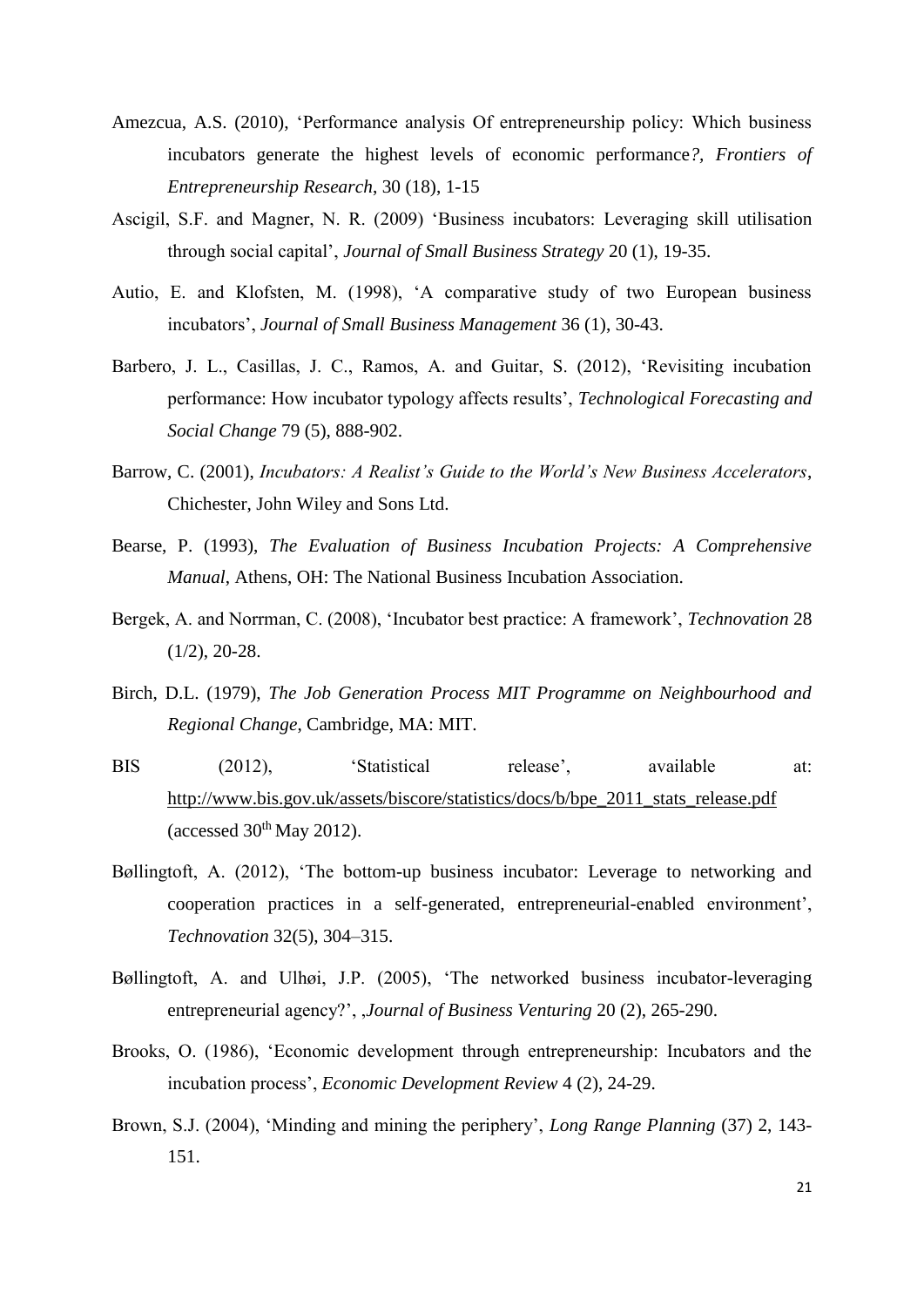- Brown, S.J. and P. Duguid (1998), 'Organizing knowledge', *California Management Review*  40 (3), 90-111.
- Brown, S.J. and P. Duguid (2001), 'Knowledge and organisation: A social practice perspective', *Organizational Science* 12 (2), 198-213.
- Bruneel, J., Ratinho, T., Clarysse, B. and Groen, A. (2012), 'The evolution of business incubators: Comparing demand and supply of business incubator services across different incubator generations', *Technovation* 32 (2), 110-121.
- Bugliarello, G. (1998), 'Knowledge parks and incubators', in Dorf, R.C. (Ed.) *The Handbook of Technology Management*, Vol. 1, 41-49.
- Buys, A. J. and Mbewana, P. N. (2007), 'Key success factors for business incubation in South Africa: The Godisa case study', *South African Journal of Science* 103 (9/10), 356- 358.
- Cammarata, K. (2003), *Self-Evaluation Workbook for Business Incubator*s, Athens, Ohio, NBIS Publications.
- Campbell, C. (1989), 'Change agents in the new economy business incubators and economic development', *Economic Development Review* 7 (2), 56-59.
- Campbell, C., Kendrick, R. C. and Samuelson, D.C. (1985), 'Stalking the latent entrepreneur: Business incubators and economic development', *Economic Development Review* 3 (2), 43-49.
- Castells, M. and Hall, P. (1994), *Technopoles of the World: The Making of the 21st Century Industrial Complexes*, London, Routledge.
- Chan, K. F. and Lau, T. (2005), 'Assessing technology incubator programs in the science park: The good, the bad and the ugly', *Technovation* 25 (10), 1215-1228.
- Chen, C-J. (2009), 'Technology commercialization, incubator and venture capital, and new venture performance', *Journal of Business Research* 62 (1), 93-103.
- Colombo, M. G. and Delmastro, M. (2002), 'How effective are technology incubators? Evidence from Italy', *Research Policy* 31 (7), 1103–1122.
- Connell, D. and Probert, J. (2010), '*Exploding the Myths of UK Innovation Policy: How 'Soft Companies' and R&D Contracts for Customers Drive the Growth of the Hi-Tech Economy*, Centre for Business Research, University of Cambridge, UK.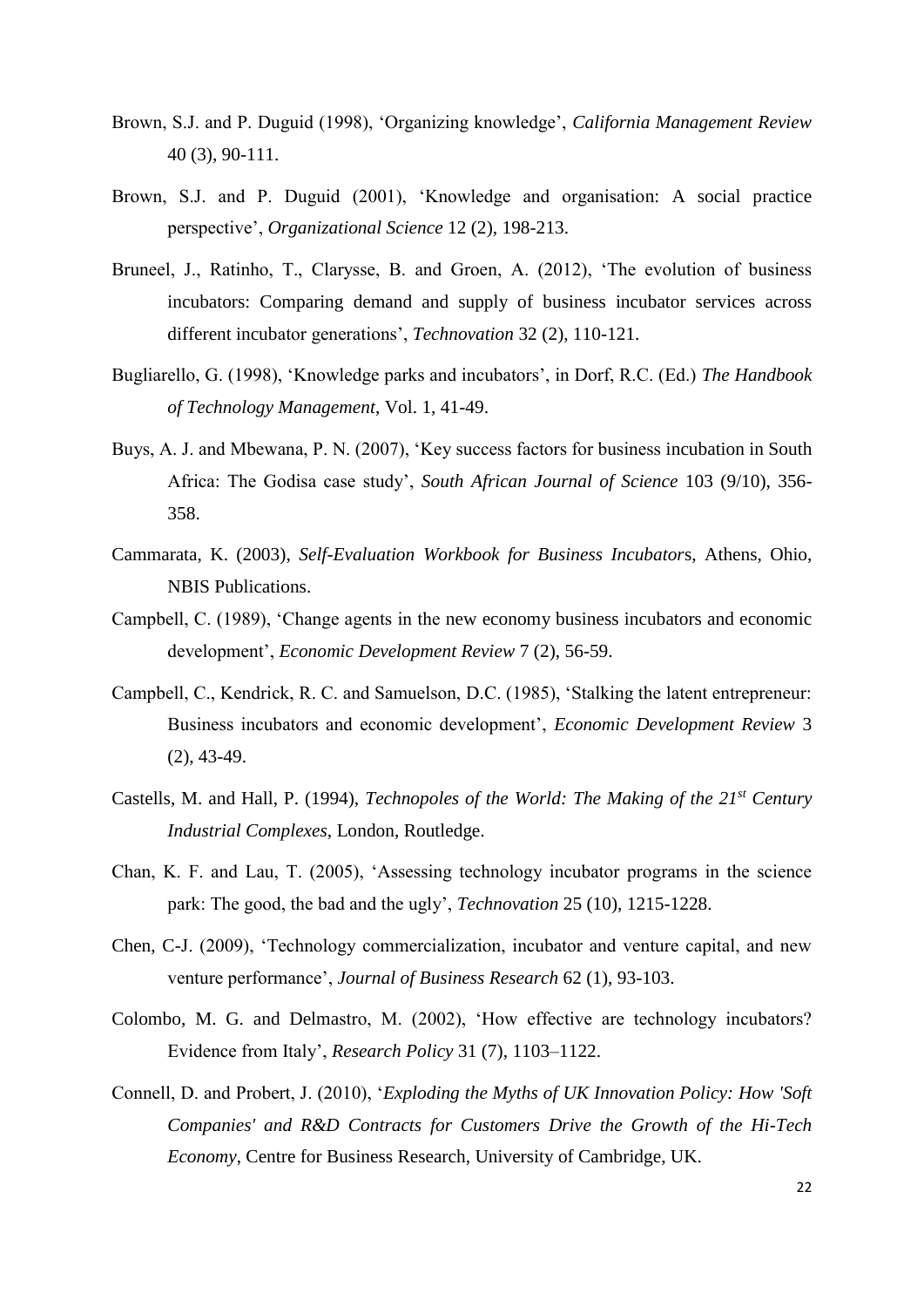- Contu, A. and Willmot, H. (2000), 'Comment on Wenger and Yanow. Knowing in practice: A 'delicate flower' in the organizational learning field', *Organization* **7** (2), 269-276.
- Contu, A. and Willmott, H. (2003), 'Re-embedding situatedness: The importance of power relations in learning theory', *Organization Science* 14 (3), 283-296.
- Danilov, V. J. (1971), 'The research park shake-out', *Industrial Research*, 44-47.
- Dee, N.J., Livesey, F., Gill, D. and Minshall, T. (2011), 'Incubation for growth: a review of the impact of business incubation on new ventures with high growth potential', NESTA, available at:  $\alpha$  available <http://www.nesta.org.uk/library/documents/IncubationforGrowthv11.pdf>
- Dettwiler, P., Lindelöf, P. and Löfsten, H. (2006), 'Utility of location: A comparative survey between small new technology-based firms located on and off science parks implications for facilities management', *Technovation* 26 (4), 506-517.
- Duff, A. (2000), 'Best practice in business incubator management', AUSTEP Strategic Partnering pty by Ltd, available at: [http://www.eifn.ipacv.ro/include/documentations\\_files/bestpracrpt.pdf](http://www.eifn.ipacv.ro/include/documentations_files/bestpracrpt.pdf) (accessed 15<sup>th</sup>) January 2011).
- Ebbers, J.J. (2013), 'Networking behavior and contracting relationships among entrepreneurs in business incubators', *Entrepreneurship Theory and Practice*, Early View, DOI: 10.111/etap.12032.
- Entrepreneur (2014), *Business Incubator*, http://www.entrepreneur.com/encyclopedia/business-incubator
- Eshun, J. P. (2009), 'Business incubation as strategy', *Business Strategy Series* 10 (3), 156- 166.
- European Commission Enterprise and Industry (2010), 'Small and medium-sized enterprises (SMEs) facts and figures', available at: [http://ec.europa.eu/enterprise/policies/sme/business-environment/failure-new](http://ec.europa.eu/enterprise/policies/sme/business-environment/failure-new%20beginning/facts-figures_en.htm)  [beginning/facts-figures\\_en.htm](http://ec.europa.eu/enterprise/policies/sme/business-environment/failure-new%20beginning/facts-figures_en.htm) (accessed 18<sup>th</sup> November 2010).
- European Commission Enterprise Directorate General (2002), *Benchmarking of Business Incubators*, Brussels, Belgium: Centre for Strategy and Evaluation Services.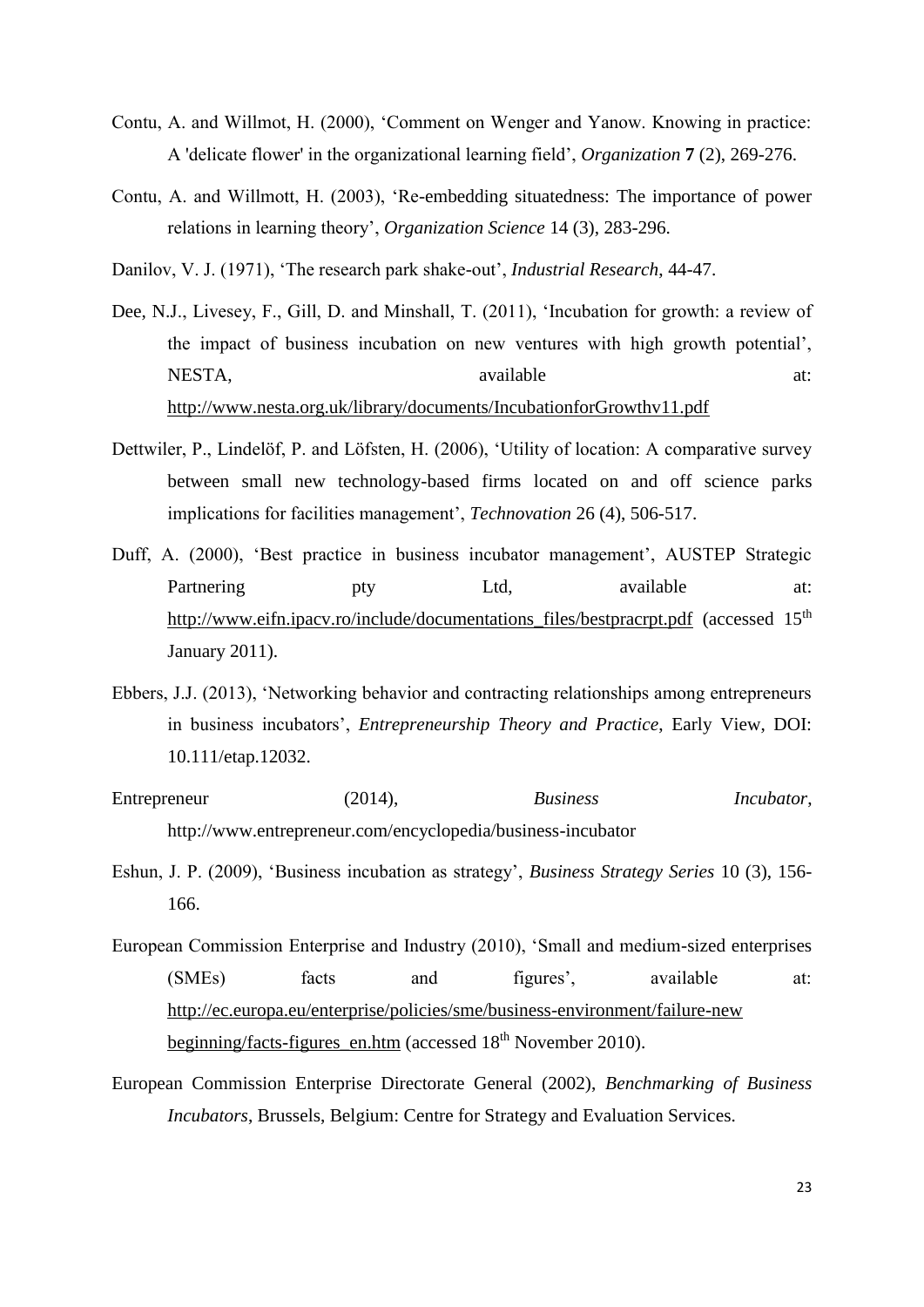- Felsenstein, D. (1994), 'University-related science parks: "seedbeds" or "enclaves" of innovation?', *Technovation* 14 (2), 93-110.
- Ferguson, R. and Olofsson, C. (2004), 'Science parks and the development of NTBFs: Location, survival and growth', *The Journal of Technology Transfer* 29 (1), 5-17.
- Fry, F.L. (1987), 'The role of incubators in small business planning', *American Journal of Small Business* 12 (1), 51-61.
- Goldberg, A.I. and Lavi-Steiner, O. (1996), 'Developing an effective technological incubator: The experience of Israel', *Industry and Higher Education* 10, 371-376.
- Gower, S. and Harris, F. (1996), 'Evaluating British science parks as property investment opportunities', *Journal of Property Valuation and Investment* 14 (2), 24-37.
- Gower, S.M., Harris, F. C. and Cooper, P.A. (1996), 'Assessing the management of science parks in the UK', *Property Management* 14 (1), 30-38.
- Grimaldi, R. and Grandi, A. (2005), 'Business incubators and new venture creation: An assessment of incubating models', *Technovation* 25 (2), 111-121.
- Hackett, S.M. and Dilts, D.M. (2004), 'A systematic review of business incubation research', *The Journal of Technology Transfer* 29 (1), 55-82.
- Hackett, S.M. and D.M. Dilts (2008). 'Inside the black box of business incubation: Study  $B$ scale assessment, model refinement, and incubation outcomes', *The Journal of Technology Transfer* 33, 439-471.
- Hamilton, E. (2011), 'Entrepreneurial learning in family business: A situated learning perspective', *Journal of Small Business and Enterprise Development* 18 (1), 8 – 26
- Hannon P. and Chaplin P. (2003), 'Are incubators good for business? Understanding incubation practice -- the challenges for policy', *Environment and Planning C: Government and Policy* 21 (6), 861–881
- Hannon, P. (2005), 'Incubation policy and practice: building practitioner and professional capability', *Journal of Small Business and Enterprise Development* 12 (1), 57 - 75
- Hansen, M.T., Chesbrough, H.W., Nohria, N. and Sull, D.N. (2000), 'Networked incubators: Hothouses of the new economy', *Harvard Business Review* 78 (5), 74-84.
- Hansson, F. (2007), 'Science parks as knowledge organisations: The "ba" in action?', *European Journal of Innovation Management* 10 (3), 348-366.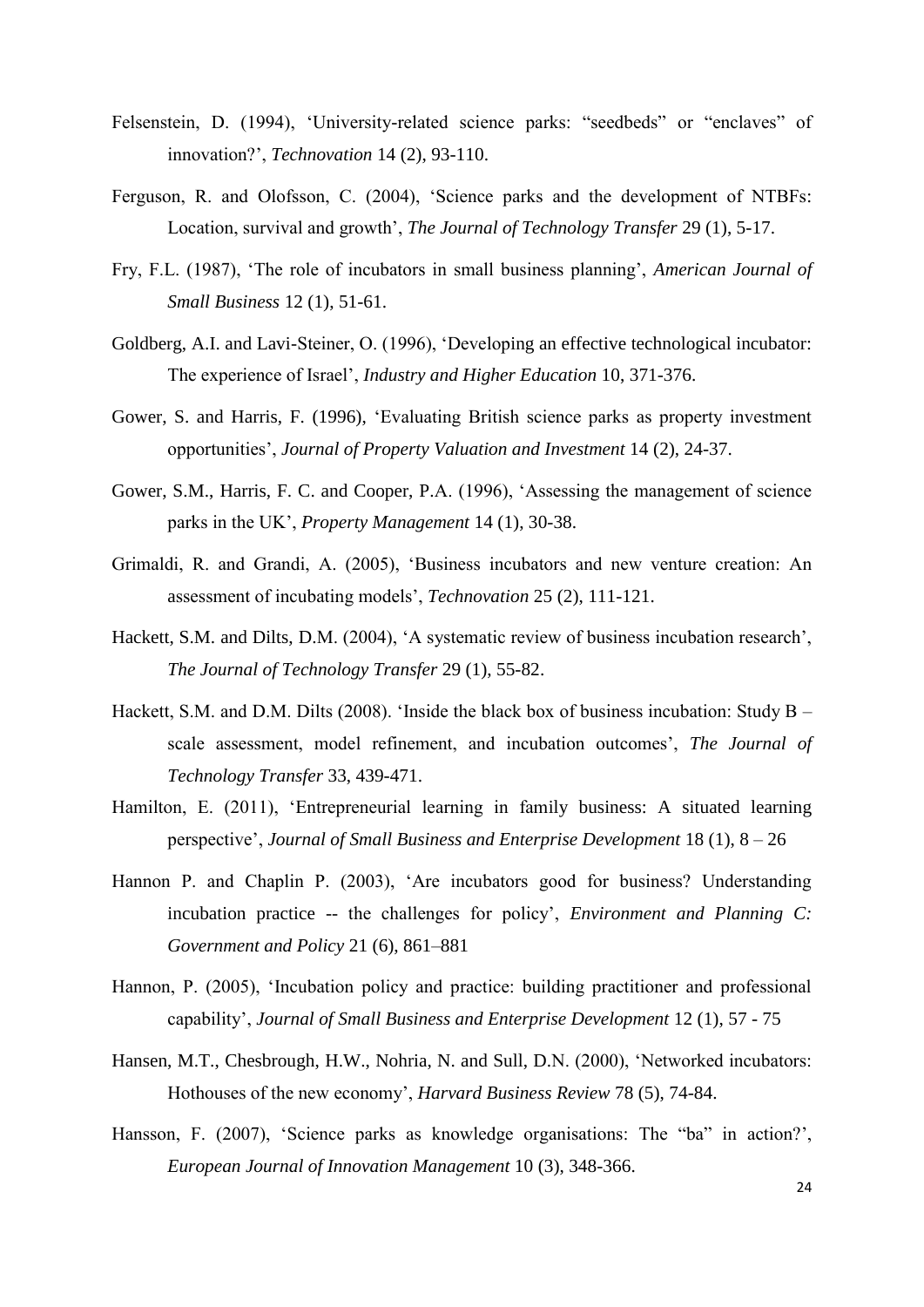- Hisrich, R.D. and Smilor, R.W. (1988), 'The university and business incubation: Technology transfer through entrepreneurial development', *The Journal of Technology of Transfer* 13 (1), 14-19.
- Hoang, H. and Antoncic, B. (2003), 'Network-based research in entrepreneurship A critical review', *Journal of Business Venturing,* 18 (2), 165-187.
- Honig, B. and Karlsson, T. (2007), 'Social capital and the modern incubator: A comparison of in-group and out-group social networks', *Frontiers of Entrepreneurship Research*  27 (15), 1-14.
- Hughes, M., Ireland, R. D., and Morgan, R. E. (2007), 'Stimulating dynamic value: Social capital and business incubation as a pathway to competitive success', *Long Range Planning* 40 (2), 154-177.
- infoDev (2009), Annual Report, infoDev, [http://www.infodev.org/highlights/infodev-2009](http://www.infodev.org/highlights/infodev-2009-annual-report-published%20(accessedL) [annual-report-published \(accessedL](http://www.infodev.org/highlights/infodev-2009-annual-report-published%20(accessedL) 20.10.2012).
- Jack, S.L. and Anderson, A.R. (1999), Entrepreneurship education within the enterprise culture: Producing reflective practitioners', *International Journal of Entrepreneurial Behaviour and Research* 5 (3), 110-125.
- Jones, O., Macpherson, A. and Thorpe R. (2010), 'Learning in owner-managed small firms: Mediating artefacts and strategic space', *Entrepreneurship and Regional Development* 22 (7-8), 649-673.
- Kang, B-J. (2004), 'A study on the establishing development model for research parks', *The Journal of Technology Transfer* 29 (2), 203-210.
- Karatas-Ozkan, M., Murphy, W.D. and Rae, D. (2005), 'University incubators in the UK', *International Journal of Entrepreneurship and Innovation* 6 (1), 401-421.
- Ketchen, D.J., Thomas, J.B. and Snow, C.C. (1993), 'Organisational configurations and performance: A comparison of theoretical approaches', *Academy of Management Journal* 36 (6), 1278-1313.
- Khalid F.A., Gilbert, D. and Huq, A. (2012), 'Third-generation Business Incubation Practices in Malaysian ICT Incubators–A Bridge Too Far?', *American Journal of Management* 12 (2/3), 88-107
- Knopp, L. (2007), *The State of the Business Incubation Industry*, Athens, OH: NBIA.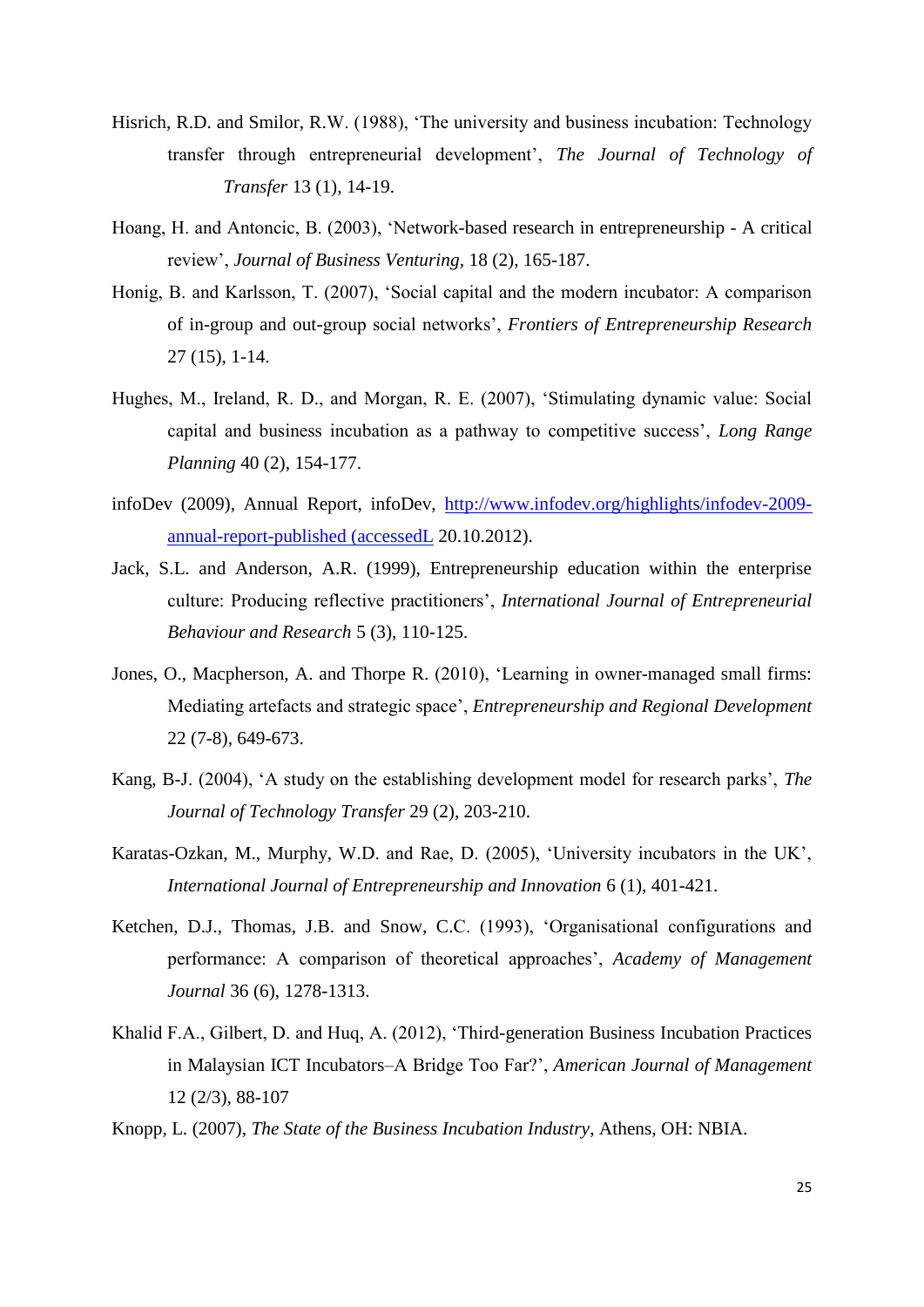- Kuratko, D.F. and LaFollette, W.R. (1987), 'Small business incubator for local economic development'*, Economic Development Review* 5 (2), 49-55.
- Lalkaka, R. (2001), '"Best practice" in business incubation: Lessons (yet to be) learned', European Union, Belgian Presidency International Conference on Business Centres: Actors for Economic and Social Development, Brussels, Belgium, 14-15 November.
- Lalkaka, R. (2002), 'Technology business incubators to help build on innovation-based economy', *Journal of Change Management* 3 (2), 167-176.
- Lalkaka, R. (2006), 'Technology business incubators: Critical determinants of success', *Annals of the New York Academy of Sciences*', 7 (8), 270–290
- Lalkaka, R. and Bishop, J. (1996), *Business Incubators in Economic Development: An Initial Assessment in Industrialising Countries*, New York, United Nations Development Programme.
- Lalkaka, R. and Shaffer, D. (1999), 'Nurturing entrepreneurs, creating enterprises and technology business incubation in Brazil', Proceedings of the International Conference on Effective Business Development Services, Rio de Janeiro, Brazil.
- Lee, J.J., Kim, J.S. and Chun, H.K. (1999), 'Small business incubators: A positive environment for entrepreneurship', *Journal of Small Business Management*, 42(4), 418–426,
- Lee, S.S. and Osteryoung, J.S. (2004), 'A comparison of critical success factors for effective operations of university business incubators in the United States and Korea', *Journal of Small Business Management* 42 (4), 418-426.
- Lewis, D.A. (2001), *Does Technology Incubation Work: A Critical Review of the Evidence*, Washington, DC: US Department of Commerce Economic Development Administration.
- Lewis, D.A., Harper-Anderson, E. and Molnar, L.A. (2011), *Incubating Success Incubation Best Practice that Lead to Successful New Ventures*, Michigan, University of Michigan.
- Lichtenstein, G.A. (1992), *The Significance of Relationships in Entrepreneurship: A Case Study of the Ecology of Enterprise in Two Business Incubator*, Athens, OH: The National Business Incubation Association.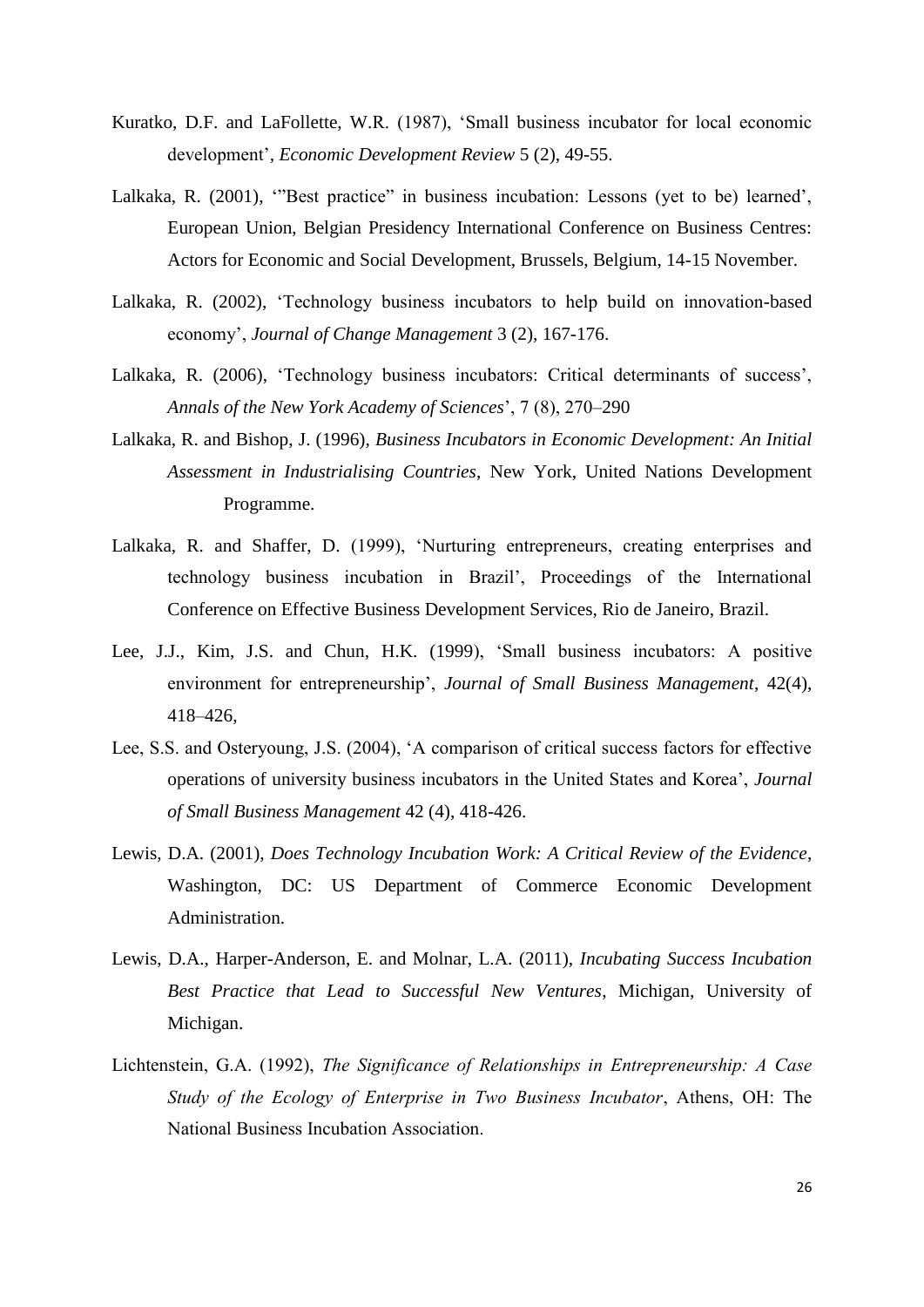- Löfsten, H. and Lindelöf, P. (2002), 'Science parks and the growth of new technology-based firms-academic-links innovation and markets', *Research Policy* 31 (6), 859-876.
- Lumpkin, J.R. and Ireland, R.D. (1988), 'Screening practices of new business incubators: The evaluation of critical success factors', *American Journal of Small Business* 12 (4), 59- 81.
- Markley, D.M. and McNamara, K.T. (1995), 'Sustaining rural economic opportunity', *American Journal of Agricultural Economics* 7 (5), 1259-1265.
- Marlow, S. and McAdam, M. (2012), 'Analyzing the influence of gender upon high technology venturing within the context of business incubation', *Entrepreneurship Theory and Practice* 4 (36), 655-676.
- McAdam, M. and Marlow, S. (2007), 'Building futures or stealing secrets? Entrepreneurial cooperation and conflict within business incubators', *International Small Business Journal* 25 (4), 361-382.
- McAdam, M. and McAdam, R. (2006), 'The networked incubator: The role and operation of entrepreneurial networking with the university science park incubator (USI)', *International Journal of Entrepreneurship and Innovation* 7 (2), 87-97.
- Merrifield, D.B. (1987), 'New business incubators', *Journal of Business Venturing* 2 (4), 277-284.
- Mian, S.A. (1996), 'Assessing value-added contributions of university technology business incubators to tenant firms', *Research Policy* 25 (3), 325-335.
- Mian, S.A. (1997), 'Assessing and managing the university technology business incubator: An integrative framework', *Journal of Business Venturing* 12 (4), 251-285.
- NBIA (1996), *Business Incubation Works*, OH: University of Michigan.
- NBIA (2010), 'What is business incubation', available [http://www.nbia.org/resource\\_library/what\\_is/](http://www.nbia.org/resource_library/what_is/) (accessed  $10^{th}$  March 2012).
- NESTA (2008), 'Business incubation in challenging times,' available at: [http://www.nesta.org.uk/assets/Uploads/pdf/Policybriefing/Business\\_incubators\\_PB3](http://www.nesta.org.uk/assets/Uploads/pdf/Policybriefing/Business_incubators_PB30_NESTA.pfd) [0\\_NESTA.pfd](http://www.nesta.org.uk/assets/Uploads/pdf/Policybriefing/Business_incubators_PB30_NESTA.pfd) (accessed 22nd December 2008).
- Nowak, M. J., and Grantham, C. E. (2000), 'The virtual incubator: Managing human capital in the software industry', *Research Policy* 9 (2), 125-134.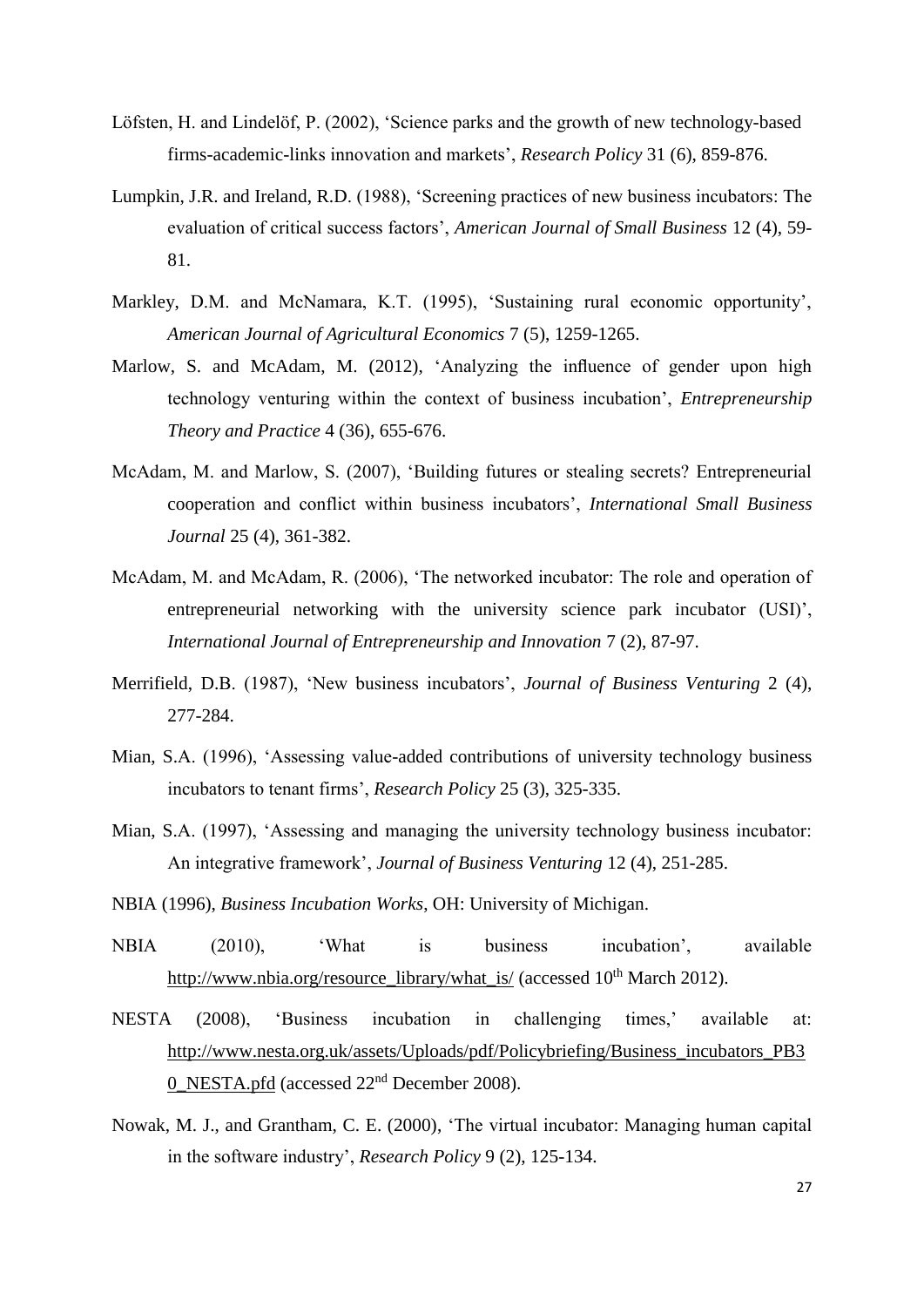OECD (1999), *Business Incubation International Case Studies*, Paris, OECD Publications.

- OECD (2010), *High-Growth Enterprises—What Governments Can Do to Make a Difference*, Paris, OECD Publications.
- Patton, D., Warren, L. and Bream, D. (2009), 'Elements that underpin high-tech business incubation processes', *The Journal of Technology Transfer* 34 (6), 621-636.
- Peters, L., Rice, M. and Sundararajan, M. (2004), 'The role of incubators in the entrepreneurial process', *The Journal of Technology Transfer* 29 (1), 83-91.
- Phan, P.H., Siegel, D.S. and Wright, M. (2005), 'Science parks and incubators: Observations, synthesis and future research'*, Journal of Business Venturing* 20 (2), 165-182.
- Phillips, R. (2002), 'Technology business incubators how effective as technology transfer mechanisms?', *Technology in Society* 24 (3), 299-316.
- Plosila, W.H. and Allen, D.N. (1985), 'Small business incubators and public policy: Implications for state and local development strategies', *Policy Studies Journal* 13 (4), 729-734.
- Reid, S. and Garnsey, E. (1997), 'The growth of small high-tech-firms: Destinies and destinations of innovation centre graduates', *New Technology, Work and Employment* 12 (2), 84-90.
- Rice, M. P. (2002), 'Co-production of business assistance in business incubators: An exploratory study', *Journal of Business Venturing* 17 (2), 163-187.
- Roberts, J. (2006), 'The limits of communities of practice', *British Journal of Management*, 43 (3), 623-639.
- Rothaermel, F.T. and Thursby, M. (2005) 'The nanotech versus the biotech revolution: Sources of productivity in incumbent firm research', *Research Policy* 36 (6), 832-849
- Rothschild, L. and Darr, A. (2005), 'Technological incubators and the social construction of innovation networks: an Israeli case study, *Technovation* 25, 59 – 67.
- Rouach, D., Louzoun, S. and Deneux F. (2010), *Incubators of the World Best Practices from Top Leaders: USA, Israel, France, Switzerland China and Japan*, *France*, Pearson Education.
- Roure, J. (1997), 'Ten myths about entrepreneurs'. In Birley, S. and Muzyka, D. F. (Eds) *Mastering Enterprise*, London, FT Pitman Publishing.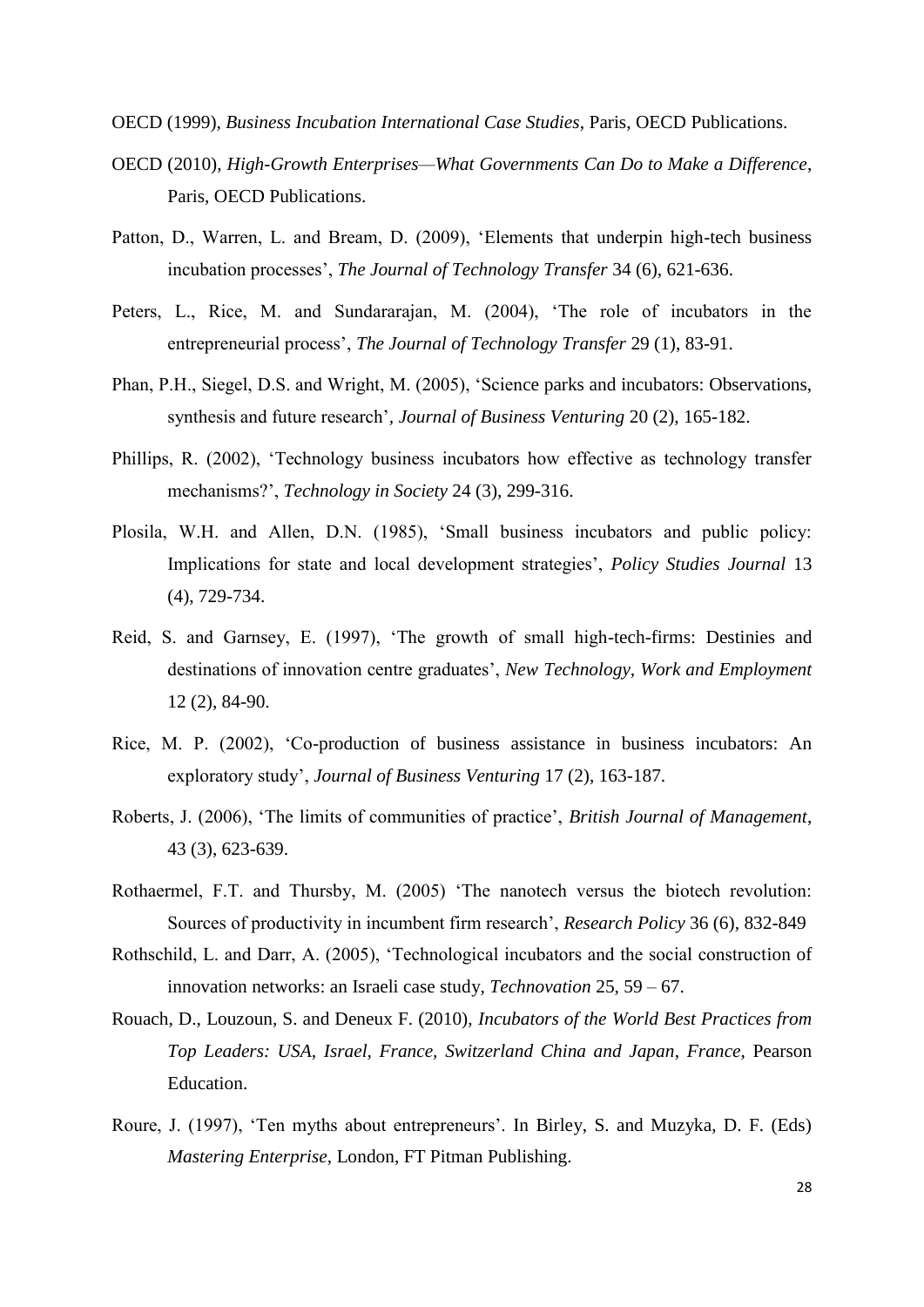- Schwartz, M. (2011), 'Incubating an illusion? Long-term incubator performance after graduation', *Growth and Change* 42 (4), 491-516.
- Schwartz, M. and Göthner, M. (2009), 'A multidimensional evaluation of the effectiveness of business incubators: An application of the PROMETHEE outranking method', *Environment and Planning and Government and Policy* 27 (6), 1072-1087.
- Schwartz, M. and Hornych, C. (2008), 'Technologie- und Gründerzentren im Lichte von Diversifizierung versus Spezialisierung', *IWH Discussion Papers 7*, Halle Institute for Economic Research.
- Sherman, H.D. (1999), 'Assessing the intervention effectiveness of business incubation programmes of new business start-ups', *Journal of Developmental Entrepreneurship*  4 (2), 117-133.
- Smilor, R.W. (1987), 'Commercialising technology through new business incubators', *Research Management* 30 (5), 36-41.
- Smilor, R.W. and Gill, M.D. (1986), *The New Business Incubator Linking Talent, Technology, Capital, and Know-how*, Massachusetts, Lexington Books.
- Sondakh, D.F. and Rajah, K.K. (2006), 'Developing an entrepreneurial culture', *Entrepreneurship and Innovation* 7 (4), 231-241.
- Squicciarini, M. (2009), 'Science parks: Seedbeds of innovation? A duration analysis of firms' patenting activity', *Small Business Economics* 32 (2), 169-190.
- Storey, D.J. (1994), *Understanding the Small Business Sector*, London, International Thomas Business Press.
- Suk, J.Y., and Mooweon, R. (2006), 'Resource mobilization and business incubation: The case of Korean incubators', *Development and Society* 35, 29-46.
- Temali, M. and Campbell, C. (1984), *Business Incubator Profiles: A National Survey*, Hubert Humphrey Institute of Public Affairs, University of Minnesota, Minneapolis.
- Theodorakopoulos, N., Ram M. and Beckinsale M. (2013), 'Developing Large Procurers and Ethnic Minority Business Owners for Supplier Diversity', *International Journal of Human Resource Management* 24 (12), 2321-2338.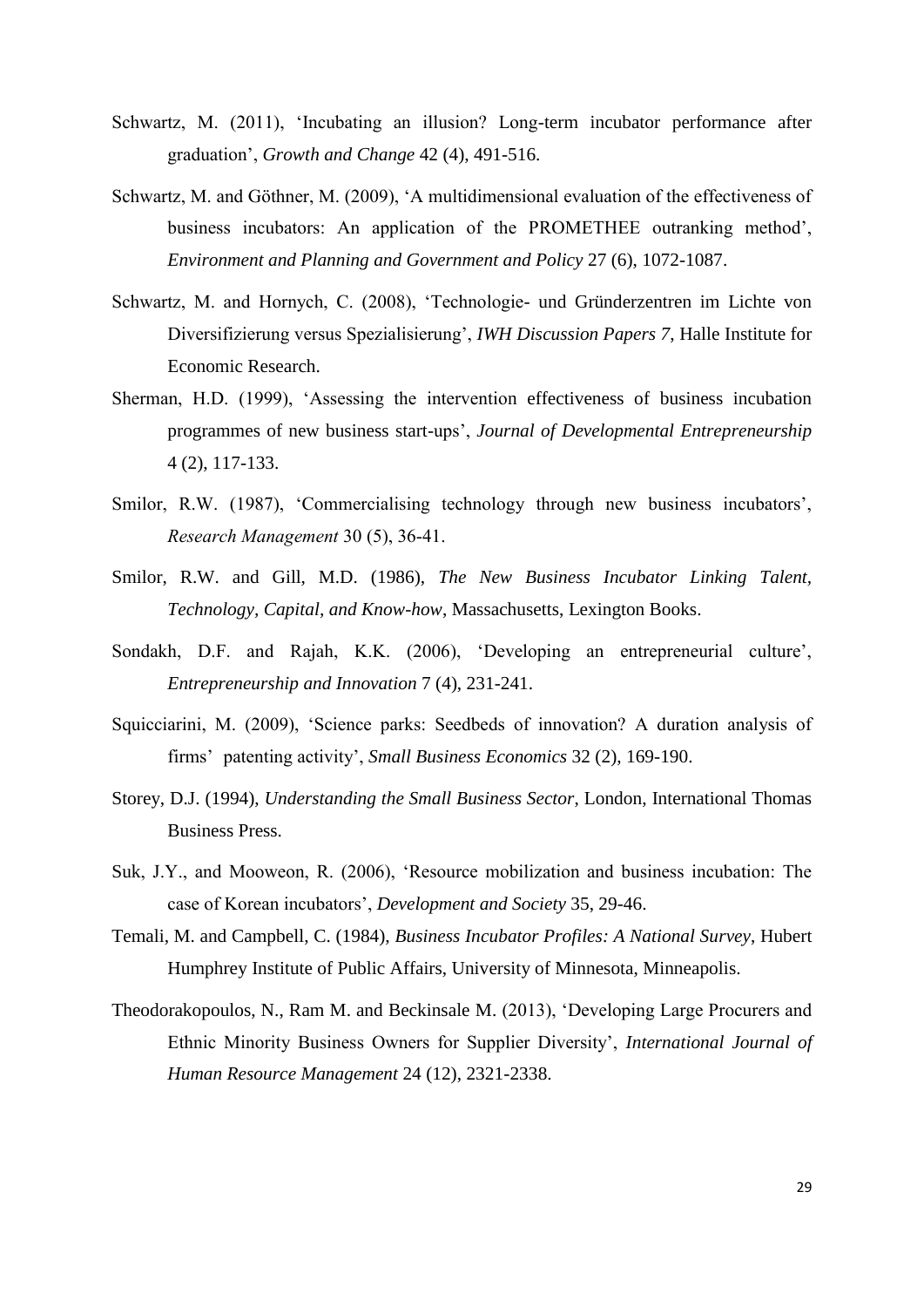- Theodorakopoulos, N., Sanchez, D. and Bennett, D. (2012), 'Transferring Technology from Academia to Rural Industry within a Developing Economy Context: The Case for Nurturing Communities of Practice', *Technovation* 32 (9-10), 550-559.
- Timmons, J.A. (1994), *New Venture Creation: Entrepreneurship for the 21st Century*, Burr Ridge, IL, Irwin Press.
- Tötterman, H. and Sten, J. (2005), 'Start-ups: Business incubation and social capital', *International Small Business Journal* 23 (5), 487-511.
- Udell, G.G. (1990), 'Are business incubators really creating new jobs by creating new businesses and new products?', *Journal of Product Innovation Management* 7 (2), 108-122.
- UKBI (2004), *The National Business Incubation Framework*, Birmingham, UK Business Incubation.
- UKBI (2009), *The Business Incubation Development Framework*, Birmingham, UK Business Incubation.
- UKBI (2012), *Best Practice in Business Incubation*, Birmingham, UK Business Incubation.
- URS (2010), 'The City's role in providing for the public equity financing needs of the UK SMEs', available at: [http://www.strath.ac.uk/media/departments/huntercentre/research/researchreports/Co](http://www.strath.ac.uk/media/departments/huntercentre/research/researchreports/CoL-URS_final_report.pdf) L-URS final report.pdf (accessed  $20<sup>th</sup>$  June 2011).
- van Tilburg, J., van der Sijde, P., Molero, J. and Casado, P. (2002), 'Virtual incubation research spin-offs', *The international Journal of Entrepreneurship and Innovation* 3 (4), 285-293.
- Vanderstraeten, J., Witteloostuijn, V. A., Matthyssens, P., and Andreassi, T. (2011), 'Business incubator performance in Brazil: The influence of service focus, service customization and the cognitive institutional context', 2nd Annual ICSB.
- Voisey, P., Gornall, L,. Jones, P. and Thomas, B. (2006), 'The measurement of success in a business incubation project', *Journal of Small Business and Enterprise Development* 13 (3), 454-468.
- Wadhwani Foundation (2013), Guidelines for Metrics and Milestones for Successful Incubator Development, New National Entrepreneurship Network, April,